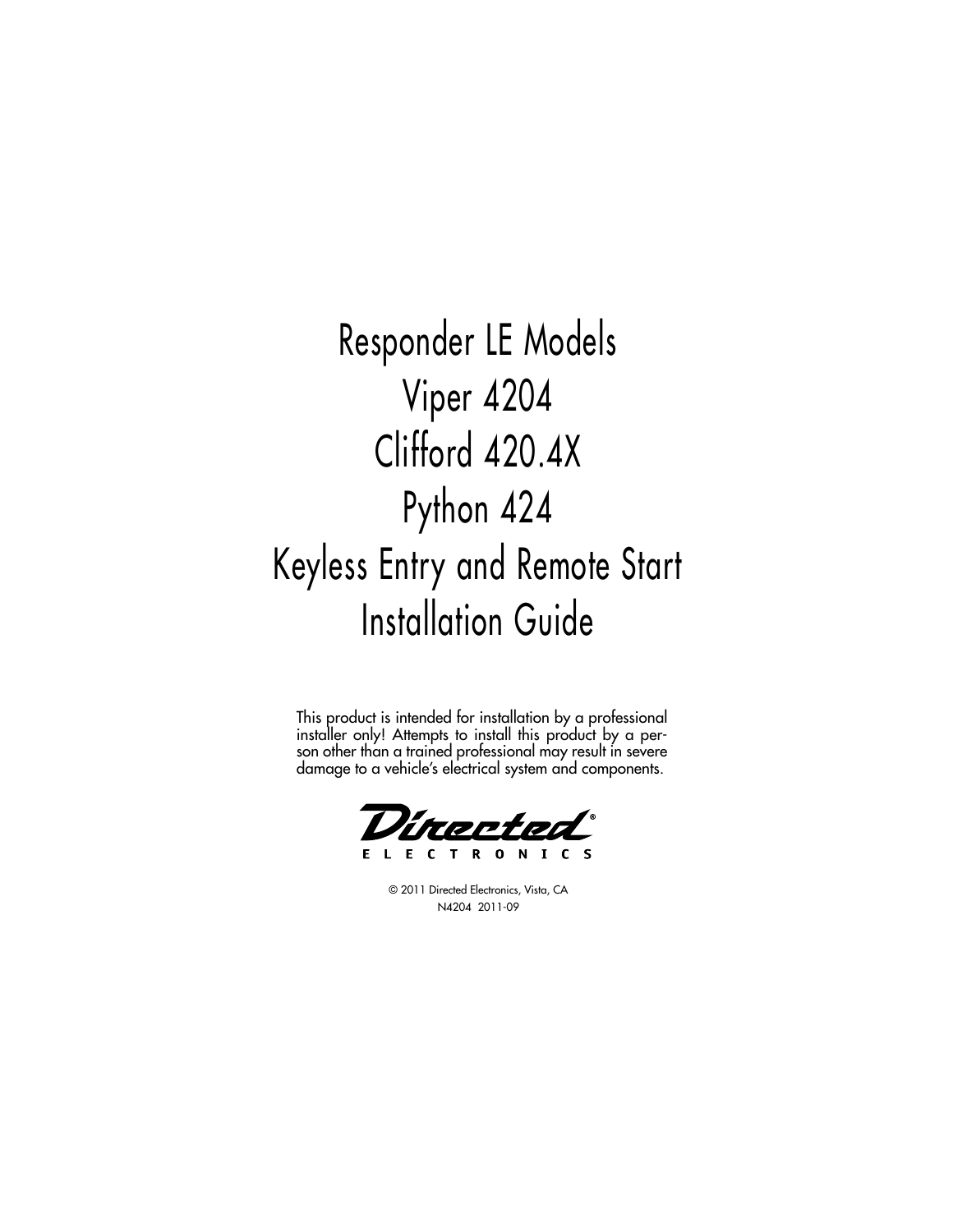Bitwriter®, Code Hopping™, Doubleguard®, ESP™, Fail-Safe®, Ghost Switch™, Learn Routine™, Nite-Lite®, Nuisance Prevention® Circuitry, Revenger®, Silent Mode™, Soft Chirp®, Stinger®, Valet®, Vehicle Recovery System®, VRS®, and Warn Away® are all Trademarks or Registered Trademarks of Directed Electronics.



Bitwriters with a date code of 6a or older require an IC upgrade (p/n 998M). Some Bitwriters with a date code of 6B do not require the IC upgrade, refer to tech tip # 1112 for more information.

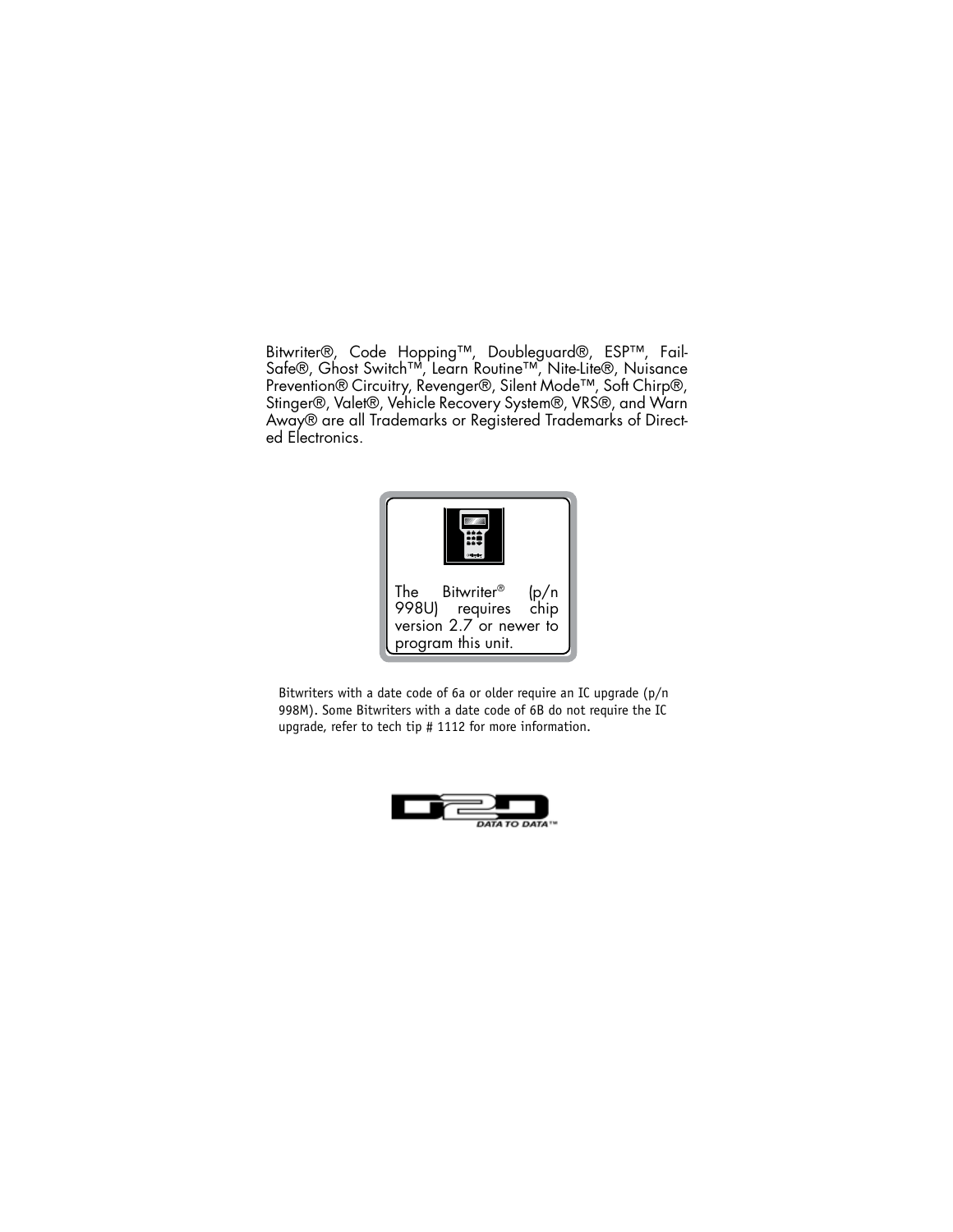# **Contents**

| Door Lock, 3-pin connector |    |
|----------------------------|----|
|                            |    |
|                            |    |
|                            |    |
|                            |    |
|                            |    |
|                            |    |
|                            |    |
|                            |    |
|                            |    |
|                            |    |
|                            |    |
|                            |    |
|                            |    |
|                            |    |
|                            |    |
|                            | 20 |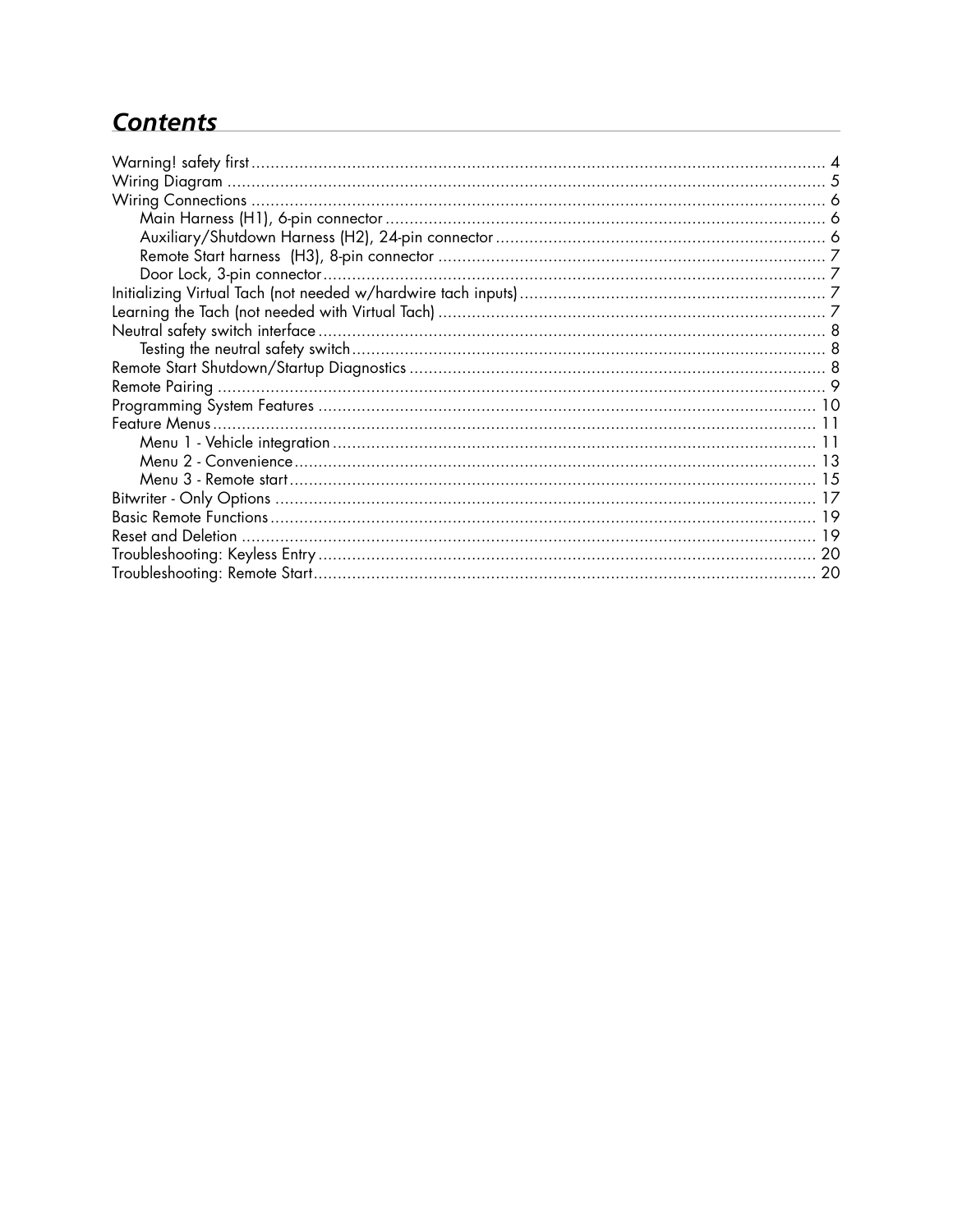## *Warning! safety first*

 $\Delta$ The following safety warnings must be observed at all times:

- Due to the complexity of this system, installation of this product must only be performed by an authorized Directed Electronics dealer.
- When properly installed, this system can start the vehicle via a command signal from the remote control. Therefore, never operate the system in an area that does not have adequate ventilation.

The following precautions are the sole responsibility of the user; however, authorized Directed Electronics dealers should:

- Never use a test light or logic probe when installing this unit. Always use a multimeter.
- Never operate the system in an enclosed or partially enclosed area without ventilation (such as a garage).
- When parking in an enclosed or partially enclosed area or when having the vehicle serviced, the remote start system must be disabled using the installed toggle switch. It is the user's sole responsibility to properly handle and keep out of reach from children all remote controls to assure that the system does not unintentionally remote start the vehicle.
- USER MUST INSTALL A CARBON MONOXIDE DETECTOR IN OR ABOUT THE LIVING AREA ADJACENT TO THE VEHICLE. ALL DOORS LEADING FROM ADJACENT LIVING AREAS TO THE ENCLOSED OR PAR-TIALLY ENCLOSED VEHICLE STORAGE AREA MUST REMAIN CLOSED AT ALL TIMES.

Use of this product in a manner contrary to its intended mode of operation may result in property damage, personal injury, or death. Except when performing the Safety Check outlined in this installation guide, (1) Never remotely start the vehicle with the vehicle in gear, and (2) Never remotely start the vehicle with the keys in the ignition. The user is responsible for having the neutral safety feature of the vehicle periodically checked, wherein the vehicle must not remotely start while the car is in gear. This testing should be performed by an authorized Directed Electronics dealer in accordance with the Safety Check outlined in this product installation guide. If the vehicle starts in gear, cease remote start operation immediately and consult with the user to fix the problem immediately.

After the remote start module has been installed, test the remote start module in accordance with the Safety Check outlined in this installation guide. If the vehicle starts when performing the Neutral Safety Shutdown Circuit test, the remote start unit has not been properly installed. The remote start module must be removed or properly reinstalled so that the vehicle does not start in gear. All installations must be performed by an authorized Directed Electronics dealer.

OPERATION OF THE REMOTE START MODULE IF THE VEHICLE STARTS IN GEAR IS CONTRARY TO ITS IN-TENDED MODE OF OPERATION. OPERATING THE REMOTE START SYSTEM UNDER THESE CONDITIONS MAY RESULT IN PROPERTY DAMAGE OR PERSONAL INJURY. IMMEDIATELY CEASE THE USE OF THE UNIT AND REPAIR OR DISCONNECT THE INSTALLED REMOTE START MODULE. DIRECTED ELECTRONICS WILL NOT BE HELD RESPONSIBLE OR PAY FOR INSTALLATION OR REINSTALLATION COSTS.

Remote starters for manual transmission pose significant risks if not properly installed and operated. When testing to ensure the installation is working properly, only remote start the vehicle in neutral gear, on a flat surface and with a functional, fully engaged parking brake. Do not allow anyone to stand in front of or behind the vehicle.

This product should **not** be installed in any convertible vehicles, soft or hard top with a manual transmission. Installation in such vehicles may pose certain risk.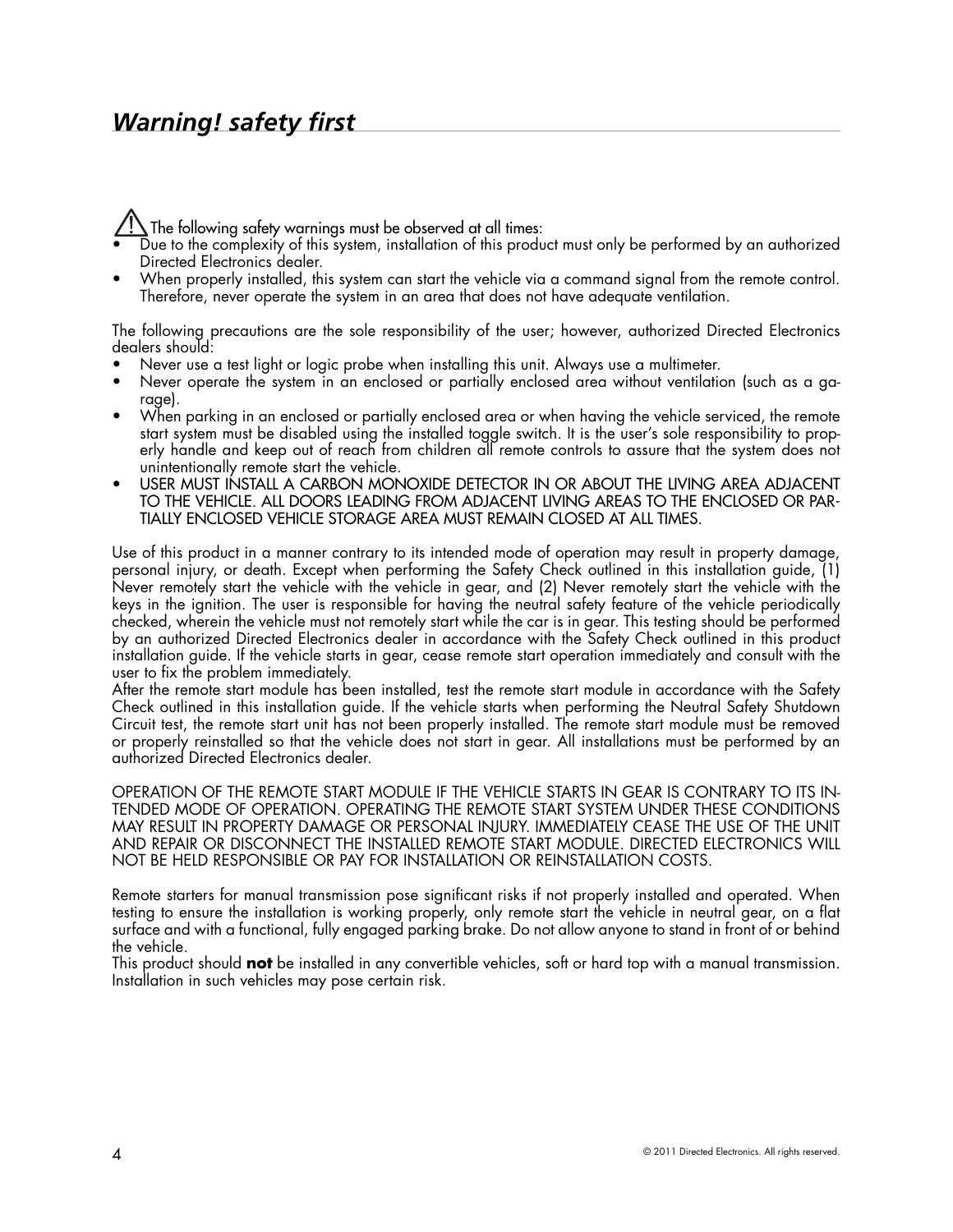# **Wiring Diagram**



Control Center 6211T

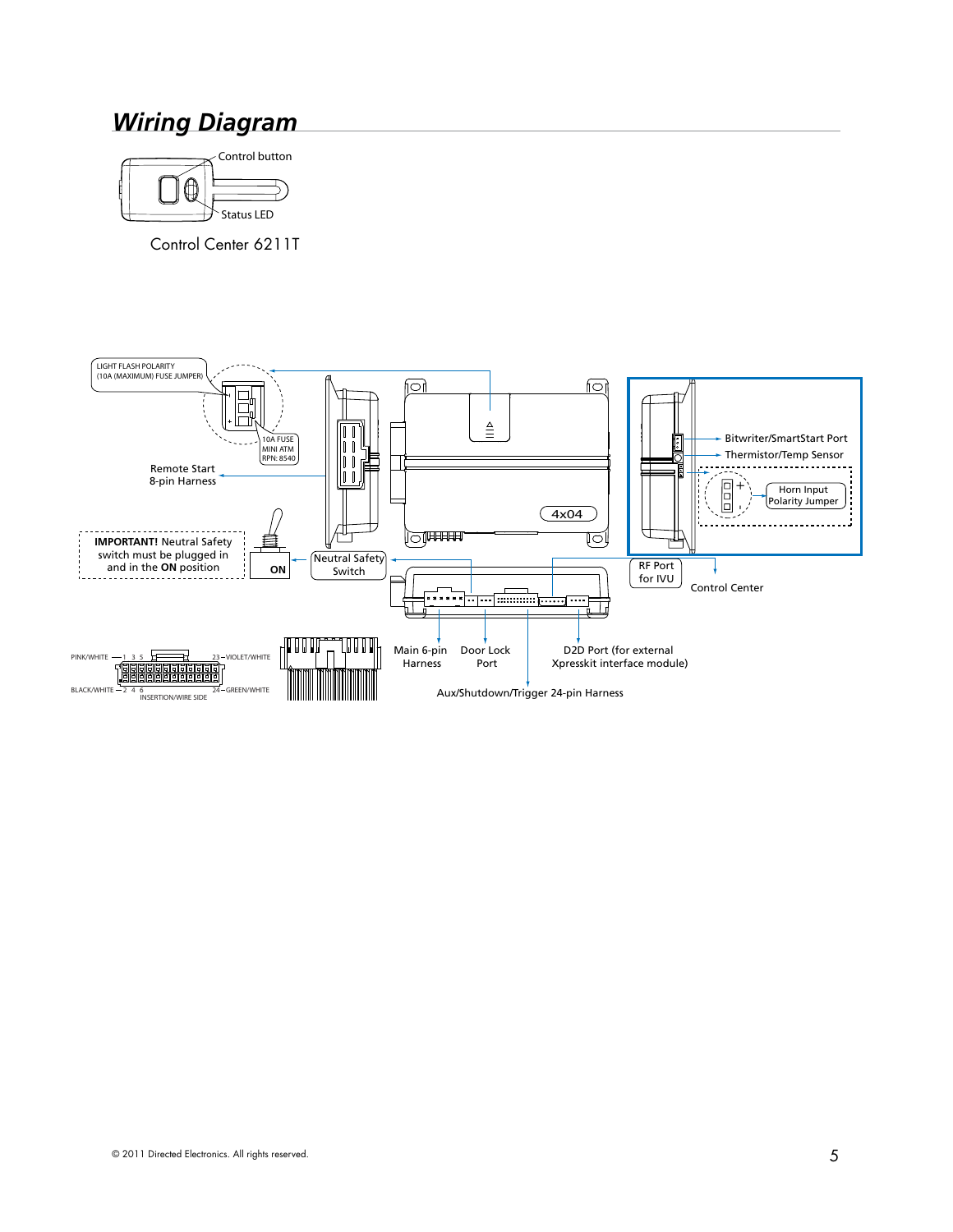# *Wiring Connections*

### *Main Harness (H1), 6-pin connector*

| H1/1 | RED         | (+)12VDC CONSTANT INPUT                                |
|------|-------------|--------------------------------------------------------|
| H1/2 | BLACK       | (-) CHASSIS GROUND                                     |
| H1/3 | BROWN       | (-) 200mA HORN HONK OUTPUT                             |
| H1/4 | WHITE/BROWN | LIGHT FLASH ISOLATION WIRE - PIN 87a light flash relay |
| H1/5 | WHITE       | PIN 30 of LIGHT FLASH RELAY                            |
| H1/6 | ORANGE      | 500 mA GROUND WHEN ARMED OUTPUT                        |

### *Auxiliary/Shutdown Harness (H2), 24-pin connector*

| H2/1               | PNK/WHITE           | (-) 200mA FLEX RELAY CONTROL OUTPUT             |  |  |  |  |
|--------------------|---------------------|-------------------------------------------------|--|--|--|--|
| H2/2               | BLACK/WHITE         | (-) NEUTRAL SAFETY INPUT                        |  |  |  |  |
| H2/3               | <b>BLUE/WHITE</b>   | (-) 200mA 2ND STATUS /REAR DEFOGGER OUTPUT      |  |  |  |  |
| H2/4               | GREEN/BLACK         | (-) 200mA FACTORY ALARM DISARM OUTPUT           |  |  |  |  |
| H2/5               | RED/WHITE           | (-) 200mA TRUNK RELEASE OUTPUT                  |  |  |  |  |
| H2/6               | GREEN               | $(-)$ DOOR INPUT**                              |  |  |  |  |
| H2/7               | <b>BLACK/YELLOW</b> | (-) 200mA DOME LIGHT OUTPUT                     |  |  |  |  |
| H2/8               | <b>EMPTY</b>        |                                                 |  |  |  |  |
| H2/9               | <b>DARK BLUE</b>    | (-) 200mA STATUS OUTPUT                         |  |  |  |  |
| H2/10              | PINK                | (-) 200mA IGNITION 1 OUTPUT                     |  |  |  |  |
| H2/11              | WHITE/BLACK         | (-) 200mA AUX 3 OUTPUT                          |  |  |  |  |
| H2/12              | VIOLET              | $(+)$ DOOR INPUT                                |  |  |  |  |
| H2/13              | WHITE/VIOLET        | (-) 200mA AUX 1 OUTPUT                          |  |  |  |  |
| H2/14              | VIOLET/BLACK        | (-) 200mA AUX 2 OUTPUT                          |  |  |  |  |
| H2/15              | ORANGE/BLACK        | (-) 200mA AUX 4 OUTPUT                          |  |  |  |  |
| H2/16              | <b>BROWN</b>        | (+) BRAKE SHUTDOWN INPUT                        |  |  |  |  |
| H2/17              | GRAY                | (-) HOOD PIN INPUT (NC OR NO)                   |  |  |  |  |
| H2/18              | VIOLET/YELLOW       | (-) 200mA STARTER OUTPUT                        |  |  |  |  |
| H2/19              | BLUE**              | FACTORY HORN INPUT (Use Jumper to set polarity) |  |  |  |  |
| H <sub>2</sub> /20 | GRAY/BLACK          | (-) DIESEL WAIT TO START INPUT                  |  |  |  |  |
| H2/21              | WHITE/BLUE          | <b>ACTIVATION INPUT</b>                         |  |  |  |  |
| H2/22              | ORANGE              | (-) 200mA ACCESSORY OUTPUT                      |  |  |  |  |
| H2/23              | VIOLET/WHITE        | TACHOMETER INPUT                                |  |  |  |  |
| H2/24              | <b>GREEN/WHITE</b>  | (-) 200mA FACTORY ALARM ARM OUTPUT              |  |  |  |  |

The Normally Closed setting will only work if one of the vehicle's doors is connected. If more than one door is to be monitored, then it is recommended to use the Xpresskit DTIMAZDA or tech tip # 1921 on www.directechs.com to interface with these types of vehicles.

\*\* This optional input can can be connected to the horn circuit (+ or -). When this wire receives an input for a minimum of .5 seconds, the system reports a trigger on the 2way remote. This is useful on vehicles that have a factory security system that can be armed/disarmed with our system. The system will not report that a zone has been triggered when unlocking with the remote and is not available with the 1-way remote.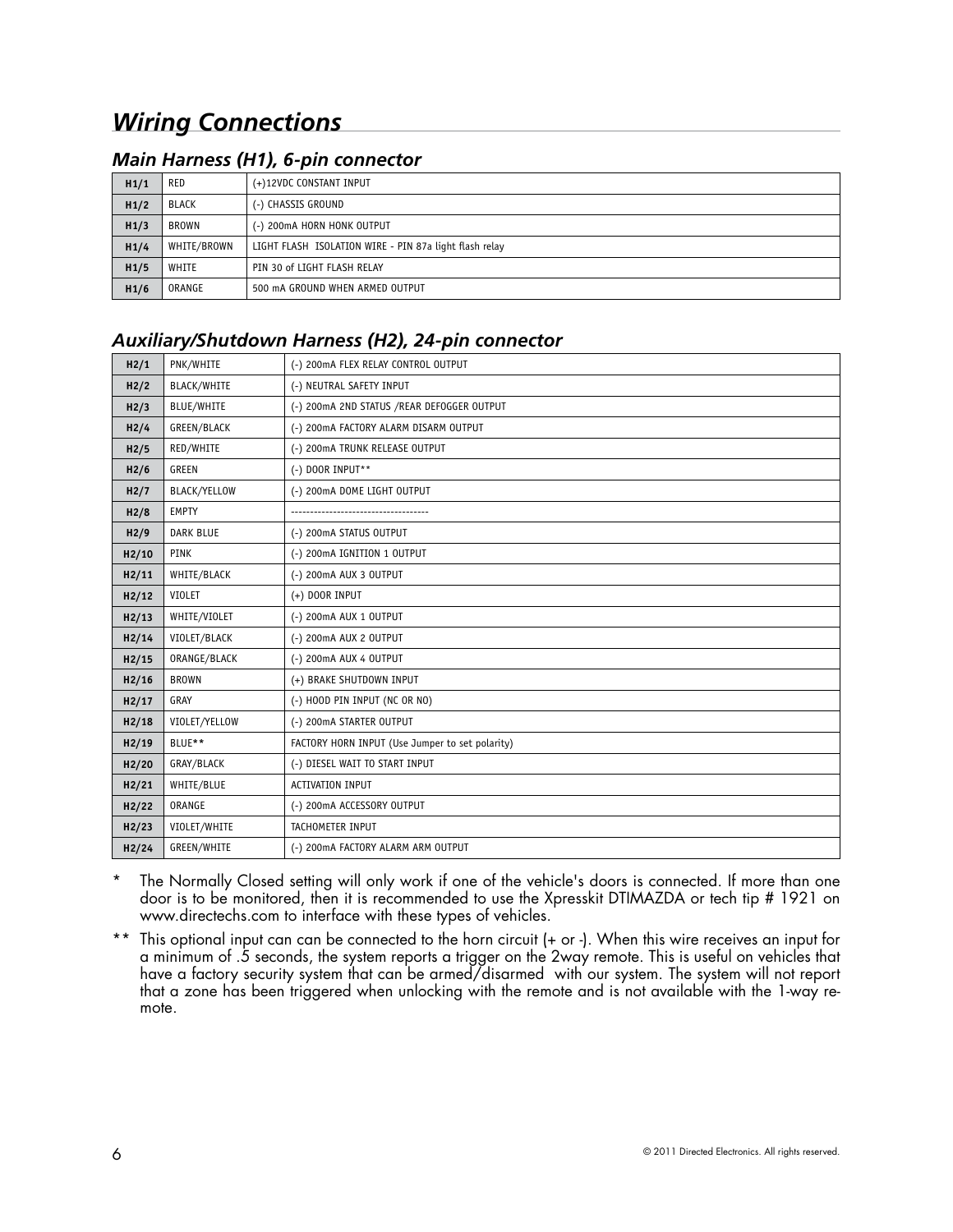| H <sub>3</sub> /1 | <b>PINK</b>   | (+) IGNITION 1 INPUT/OUTPUT                      |
|-------------------|---------------|--------------------------------------------------|
| H <sub>3</sub> /2 | RED/WHITE     | +12V FUSED (30A) IGNITION 2/FLEX RELAY INPUT     |
| H <sub>3/3</sub>  | <b>ORANGE</b> | (+) ACCESSORY OUTPUT                             |
| H <sub>3</sub> /4 | <b>VIOLET</b> | (+) STARTER OUTPUT                               |
| H <sub>3/5</sub>  | RED           | +12V FUSED (30A) IGNITION 1 INPUT                |
| H <sub>3/6</sub>  | PINK/WHITE    | <b>IGNITION 2/FLEX RELAY OUTPUT</b>              |
| H <sub>3</sub> /7 | PINK/BLACK    | FLEX RELAY INPUT 87a (IF REQUIRED) OF FLEX RELAY |
| H <sub>3</sub> /8 | RED/BLACK     | +12V FUSED (30A) ACCESSORY/STARTER INPUT         |

#### *Remote Start harness (H3), 8-pin connector*

#### *Door Lock, 3-pin connector*

| <b>BLUE</b>  | (-) 500mA UNLOCK OUTPUT |
|--------------|-------------------------|
| <b>EMPTY</b> | NOT USED                |
| GREEN        | (-) 500mA LOCK OUTPUT   |

## *Initializing Virtual Tach (not needed w/hardwire tach inputs)*

To program Virtual Tach:

- 1. After the install is complete, remote start the engine. The programming operation may require 3 cranks of the starter before the engine starts and runs. Do not turn off the remote start if this happens, it is a normal programming operation.
- 2. Once the engine begins running, let it run for at least 30 seconds.
- 3. Using the Remote, send the Remote start command to turn remote start off. Virtual Tach is programmed. To reset Virtual Tach, go into the *Reset and Deletion* section of this guide. Virtual Tach cannot be reset with the Bitwriter.

Note: Virtual Tach cannot be used in MTS Manual Transmission Mode. It is also not recommended for diesel trucks.

Virtual Tach handles disengaging the starter motor during remote starting – it does not address over-rev. If the customer wants to have the over-rev protection capability, the tach wire must be connected.

Important: After successfully learning Virtual Tach, a small minority of vehicle starters may over crank or under crank during remote start. The Bitwriter can be used fine tune the starter output time in 50mS increments to compensate for such an occurrence.

### *Learning the Tach (not needed with Virtual Tach)*

To learn the tach signal:

- 1. Start the vehicle with the key. Within 5 seconds, press and hold the Control button.
- 2. After 3 seconds the status LED on your Control Center lights constant when the tach signal is learned.
- 3. Release the Control button.

Note: When the tachometer is programmed, the main unit automatically enters the Tachometer engine checking mode.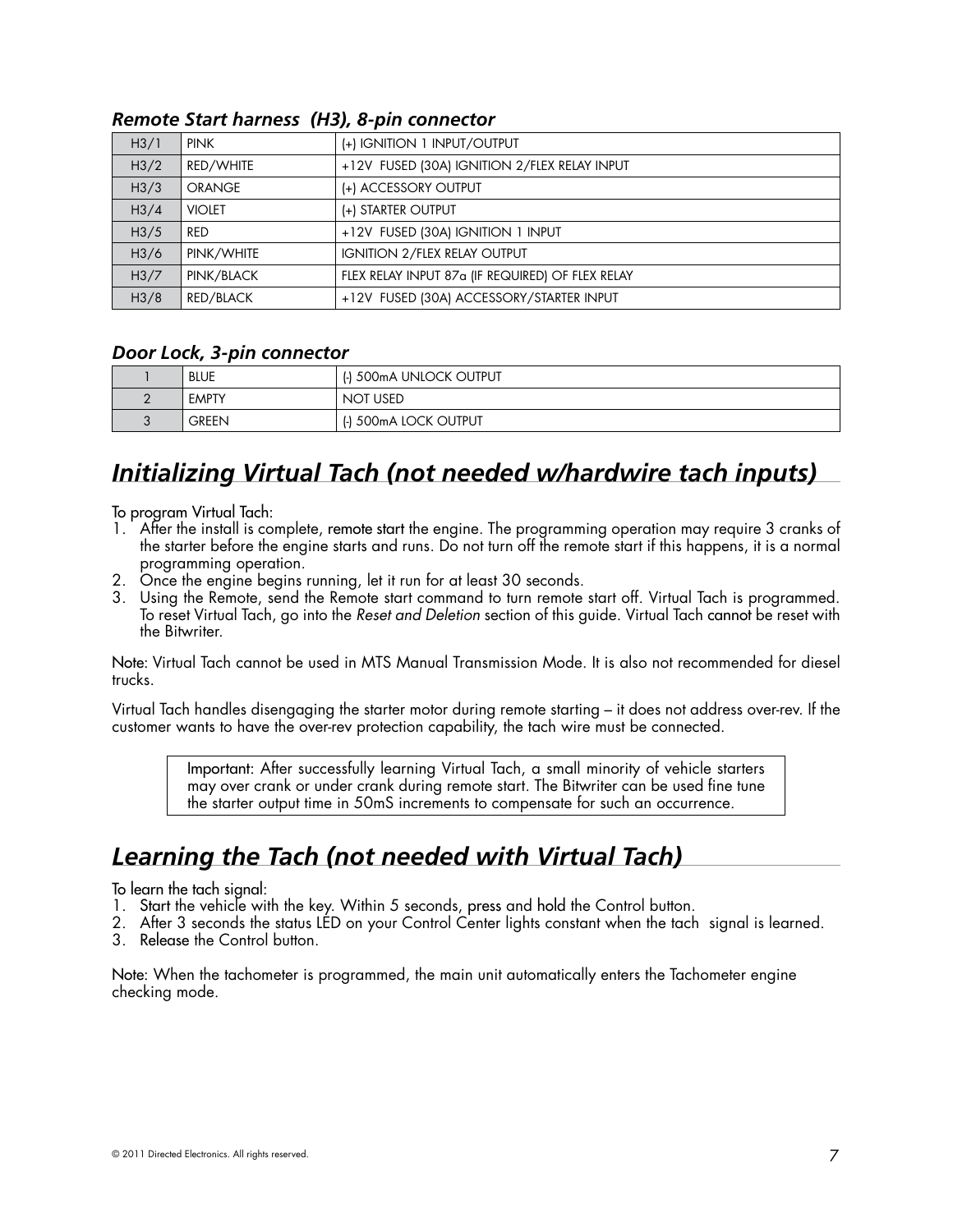# *Neutral safety switch interface*

Some vehicles do not have an electrical neutral safety switch. Instead, the vehicle has a mechanical neutral safety switch that physically interrupts the starter wire and is used when the vehicle is in any drive gear. If the remote start is interfaced before this switch, it will provide protection from starting in gear. However, some vehicles combine the column shift mechanism and the mechanical neutral safety switch into one mechanical part.

Important: You must complete the remote start system installation before doing the following test. Ensure that the remote start system is functioning normally. This includes connecting to the brake as a shut-down.

### *Testing the neutral safety switch*

- 1. Make sure there is adequate clearance to the front and rear of the vehicle because it may move slightly.
- 2. Make sure the hood is closed and there are no remote start shut-downs active.
- 3. Set the emergency brake.
- 4. Turn the key to the "run" position, this releases the shifter.
- 5. Place the car in drive (D).
- 6. Place your foot directly over the brake pedal, but do not depress it. Be ready to step on the brake if the starter engages.
- 7. Activate the remote start system.
- 8. If the starter engages, immediately depress the brake to shut the remote start system down. If the starter does not engage, no additional safety system is required.

If the starter engages and the vehicle is a General Motors product or Dodge Dakota pickup, refer to www.directechs.com for Document 1008 under the Resource tab. For an alternative shut-down method which prevents the starter from engaging. If the vehicle is not a General Motors product or a Dodge Dakota pickup, please call Directed Electronics Technical Support for an alternative shut-down method. Do not return the vehicle to the customer until this feature is properly installed!

## *Remote Start Shutdown/Startup Diagnostics*

Shutdown diagnostics: If the remote start activates but fails to stay running, the remote start module has the ability to inform you of what may have caused the remote start failure. Before performing shutdown diagnostics it is important that you let the remote start shut off on its own i.e. let it attempt to start 3 times then shut down, if this is not done the unit will report the shutdown you used to shut off the remote start.

Note: Shutdown diagnostics does not report if the vehicles factory immobilizer is causing the problem.

To perform shutdown diagnostics:

- 1. With the ignition Off, press and hold the Control button (on Control Center).
- 2. Turn the ignition On and then back Off while holding the Control button.
- 3. Release the Control button.
- 4. Press and release the Control button. The status LED flashes to report the last shutdown for one minute or until the ignition is turned on, as shown in the following table:

| <b>Status LED Flashes</b> | Shutdown Mode                                                                |
|---------------------------|------------------------------------------------------------------------------|
| 1 flash                   | Runtime expired                                                              |
| 2 flashes                 | Over-rev shutdown                                                            |
| 3 flashes                 | Low or no RPM                                                                |
| 4 flashes                 | Transmitter shutdown (or optional push button)                               |
| 5 flashes                 | (+) Brake shutdown                                                           |
| 6 flashes                 | (-) Hood shutdown                                                            |
| 7 flashes                 | Timer mode/Turbo mode/Manual mode error *                                    |
| 8 flashes                 | Neutral safety shutdown                                                      |
| 9 flashes                 | Low battery (voltage mode)                                                   |
| 11 flashes                | Wait-to-start input timed out                                                |
| $\star$                   | Timer mode error: Ignition is on or shutdown input is active when activating |
|                           |                                                                              |

timer mode. Turbo mode error: Turbo mode is programmed off, engine is not on or shutdown input is active. Manual mode error: MTS mode not enabled.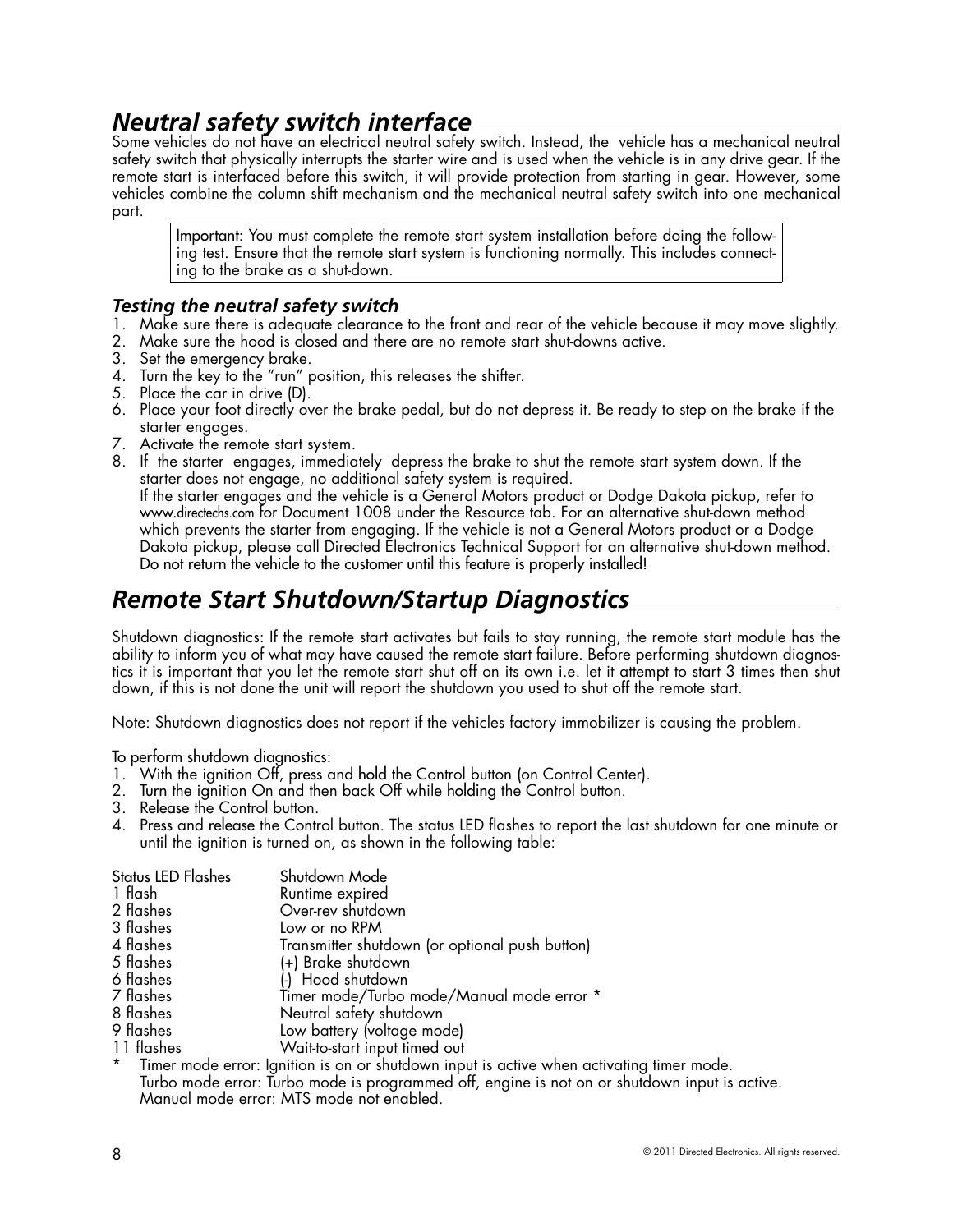Startup Diagnostics: If the vehicle fails to activate the remote start, the remote start module will notify you via your Responder LE 2-way remote control and will flash the parking lights on the vehicle to notify you of what caused the no-start situation.

| Parking Light Flashes |                                                                        |
|-----------------------|------------------------------------------------------------------------|
| 5 flashes             | Brake wire is active                                                   |
| 6 flashes             | Hood pin wire is active                                                |
| 7 flashes             | Manual transmission mode is enabled and not initialized.               |
| 8 flashes             | Neutral safety wire has no ground or the neutral safety switch is Off. |

### *Remote Pairing*

Prepare the vehicle system to be Paired with a new remote

- 1. Turn the key to the ON position.
- 2. Within 5 seconds press and release the Control button on the system's Control Center one time.
- 3. Within 5 seconds, press and hold the Control button on the Control Center. The status LED will flash one time and the horn honks and the LED flashes to confirm the vehicle is ready for remote pairing.
- 4. Release the Control button and proceed below.

Note: If no remote pairing results, the system will exit after 60 seconds.

Prepare the LE remote control to be Paired with the system

Remote Pair matches your LE remote to the system. Make sure the LE remote is set for the desired Car 1 (Default) or Car 2 operation for the system it will be paired with.

- 1. Press and hold the  $f$  button for 8 seconds. Note: If Car 2 mode is on, the car select indicator will turn on at 3 seconds. Please disregard and continue to hold.
- 2. Wait for the Transmit LED to light solid and the remote to beep. Release the  $f$  button.
- 3. Press the **for 1** second. The transmit LED will blink 3 times and beep 3 times.
- 4. Within 5 seconds, press the  $\triangle$  button.
- **AUX** 5. The vehicle horn will honk and the LED indicators on the remote will light in sequence with sound. You have now successfully learned the remote to the vehicle remote start system.
- 6. Press the  $f$  button two times to exit learn routine on the remote. The transmit LED will turn off and exit tone will sound.

Prepare the vehicle system to be Paired with the companion or a new 1-way remote as described above. Note: If no remote pairing results, the system will exit after 60 seconds.

Prepare the companion 1-way remote control to be Paired with the system:

Make sure the remote is set for the desired Car 1 (Default) or Car 2 operation for the system it will be paired with.

- 1. Press and hold the  $f$  button for 8 seconds.
- Note: If Car 2 mode is on, ignore the Car Select beep after 3 seconds.
- 2. Wait for the Transmit LED to light solid and the remote to beep. Release the  $f$  button.
- 3. Press the ⊙button for 1 second. The transmit LED will blink 3 times and beep 3 times.
- 4. Within 5 seconds, press the  $\bigoplus$  button.
- **AUX** 5. The vehicle horn will honk. You have now successfully learned the remote to the vehicle remote start and keyless entry system. **AUX**
- 6. Press the  $f$  button two times to exit learn routine on the remote. The transmit LED will turn off and exit tone will sound.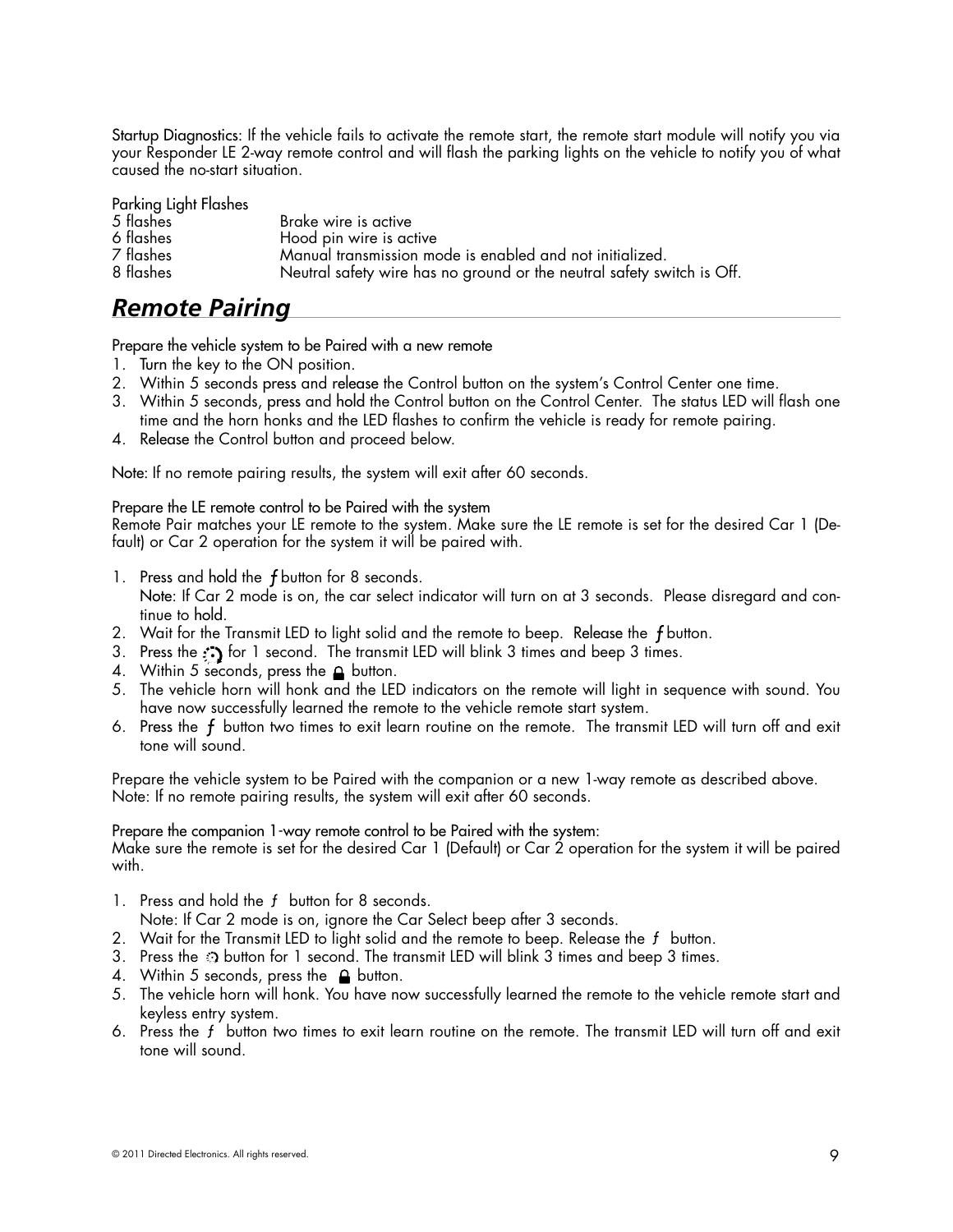## *Programming System Features*

The System Features Learn Routine dictates how the unit operates. It is possible to access and change most of the feature settings using the Control button.

- 1. Turn the ignition on, then off.
- 2. Select a Menu. Press and hold the Control button. The number of LED flashes and horn honks indicates the menu number. 1 LED flash and honk indicates menu 1, 2 LED flashes and honks - menu 2 and 3 LED flashes and honks for menu 3.
- 3. When the desired menu LED flashes and honks are observed, release the Control button.
- 4. Select a Feature. Press and release the Control button the number of times corresponding to the feature you wish to change. Then press and hold one more time to select the features.
- 5. Program the Feature. While holding the Control button, you can program the feature using the remote control.

For features with only two options;  $\triangle$  = option 1 while  $\blacktriangleright$  = option 2. For features with more than two options;  $\bm{\Delta}$  selects the options in ascending order, while  $\bm{\mathcal{S}}$  selects them in descending order.

**Note:** Pressing  $\cdot\cdot\cdot$  button resets the feature to the factory default.

Once a feature is programmed:

- Other features can be programmed within the same menu
- Another menu can be selected<br>• The learn routine can be exited
- The learn routine can be exited if programming is complete

To access another feature in the same menu:

- 1. Press and release the Control button the number of times necessary to advance from the feature you just programmed to the next one you want to program.
- 2. Then press the Control button once more and hold it.

To select another menu:

- 1. Press and hold the Control button.
- 2. After 3 seconds, the unit advances to the next menu and the LED flashes and the horn honks, indicating which menu has been accessed.

The learn routine exits if any of the following occurs:

- The ignition is turned On
- There is no activity for 30 seconds
- The Control button is pressed too many times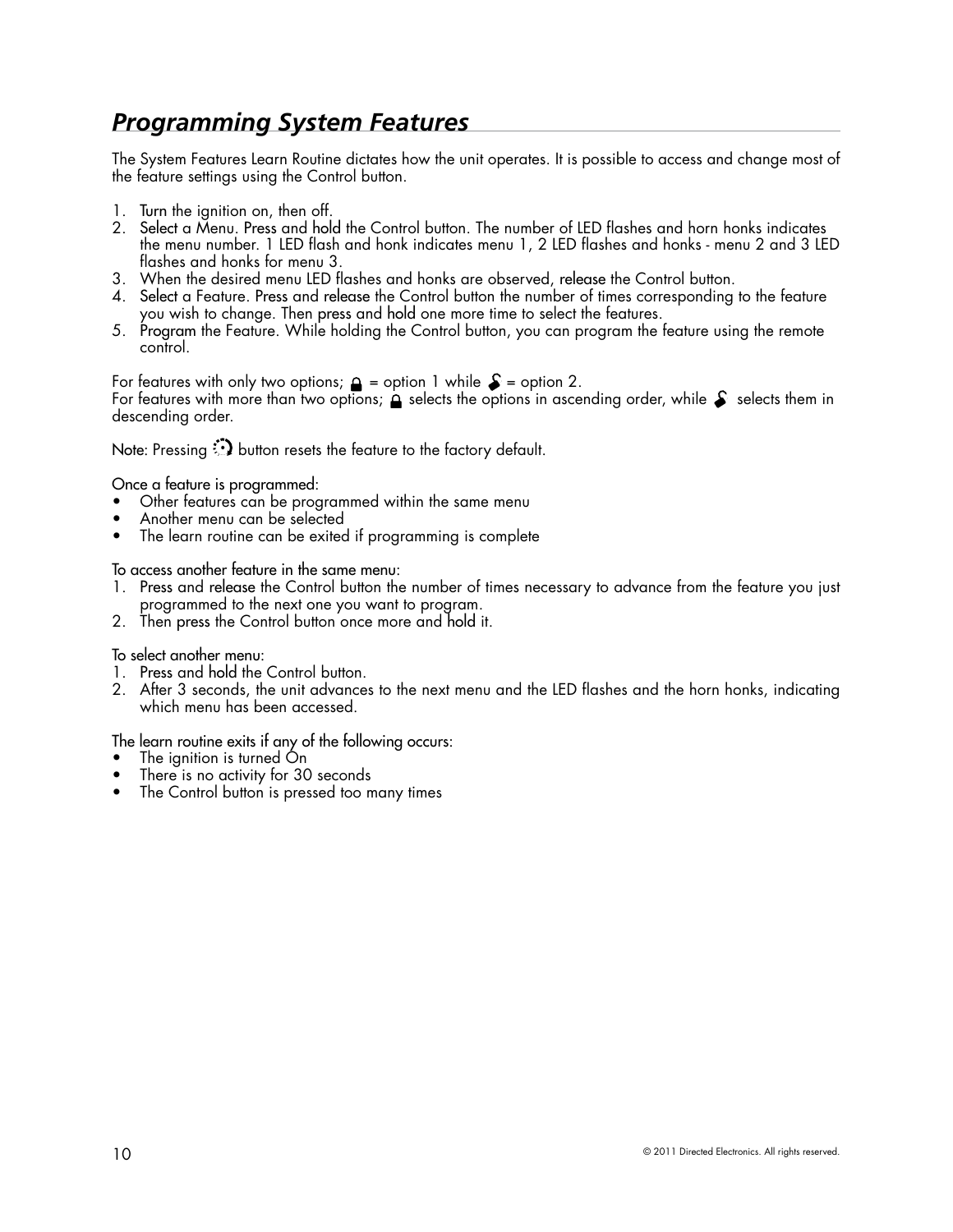## *Feature Menus*

Default settings are Opt. 1 (in bolder type). New features are bold with grey background.

| Menu<br>Item   | Feature                          | Opt. 1                                                | Opt. 2                                             | Opt. 3                                  | Opt.4                                   | Opt. 5+                                              |
|----------------|----------------------------------|-------------------------------------------------------|----------------------------------------------------|-----------------------------------------|-----------------------------------------|------------------------------------------------------|
|                | System Locking Mode              | Active Locking                                        | Passive Locking                                    | Auto Re-<br>locking*                    |                                         |                                                      |
| 2              | Panic Mode                       | On                                                    | Ign Off only                                       | $\overline{Off}$                        |                                         |                                                      |
| 3              | Horn Function                    | Confirmation<br>Honk (20 ms)<br>& Panic               | Confirmation<br>Honk (30 ms) &<br>Panic            | Confirmation<br>Honk (40 ms)<br>& Panic | Confirmation<br>Honk (50 ms) &<br>Panic | Confirmation<br>Honk Off -<br>Panic Only<br>(Pulsed) |
| $\overline{4}$ | Ign-controlled locks             | No Ign- lock-<br>Ing                                  | Lock & Unlock                                      | Lock Only                               | Unlock Only                             |                                                      |
| 5              | Door Lock Pulses                 | Single                                                | Double Unlock<br>Only                              | Double Lock<br>Only                     | Double Lock &<br>Unlock                 |                                                      |
| 6              | Door Lock output duration        | $0.8$ sec.                                            | $3.5$ sec.                                         | $0.4$ sec.                              |                                         |                                                      |
| $\overline{7}$ | 2nd Unlock                       | 2nd unlock on/<br>lgn-control af-<br>ter first unlock | 2nd unlock on/<br>Ign-control with<br>first unlock |                                         |                                         |                                                      |
| 8              | <b>Comfort Closure</b>           | No Comfort<br>Closure                                 | <b>Comfort Closure</b>                             | Comfort<br>Closure 2                    |                                         |                                                      |
| 9              | Hood Switch Type                 | Normally Open                                         | Normally closed                                    |                                         |                                         |                                                      |
| 10             | Door Switch Type                 | Normally<br>Open                                      | Normally<br>Closed                                 |                                         |                                         |                                                      |
| 11             | Remote Button unlock (Ign off)** | On                                                    | Off                                                |                                         |                                         |                                                      |

### *Menu 1 - Vehicle integration*

\* The Green H2/6 or the Violet H2/12 wire must s to be connected to enable this feature.

\*\* Not available with 1-way remote.

- 1. System Locking mode
	- 1. Active: the transmitter must be used to lock the system
	- 2. Passive Locking: after exiting the vehicle the system will automatically lock the doors
	- 3. Auto re-locking: if the vehicle is not entered after receiving a unlock command, the system will automatically re-lock the doors

#### 2. Panic Mode

- 1. On: the Panic output can be activated at any time
- 2. Ign Off Only : the Panic output can be activated only when the ignition is off
- 3. Off: the Panic output is defeated
- 3. Horn Duration
	- 1. Opt 4. 20 50 sec: sets the horn output duration with Panic mode at 30 seconds
	- 2. Off: turns the horn output off and with Panic mode at 60 seconds
- 4. Ign-controlled Locks
	- 1. No Ign-locking: the door lock/unlock outputs will not activate when ignition is turned on/off
	- 2. Lock & Unlock: the door lock & unlock output will activate when ignition is turned on & off
	- 3. Lock Only: the door lock output will activate when ignition is turned on
	- 4. Unlock Only: the door unlock output will activate when ignition is turned off
- 5. Door Lock Pulses
	- 1. Single: the door lock & unlock outputs will pulse once
	- 2. Double Unlock only: the unlock output only will pulse twice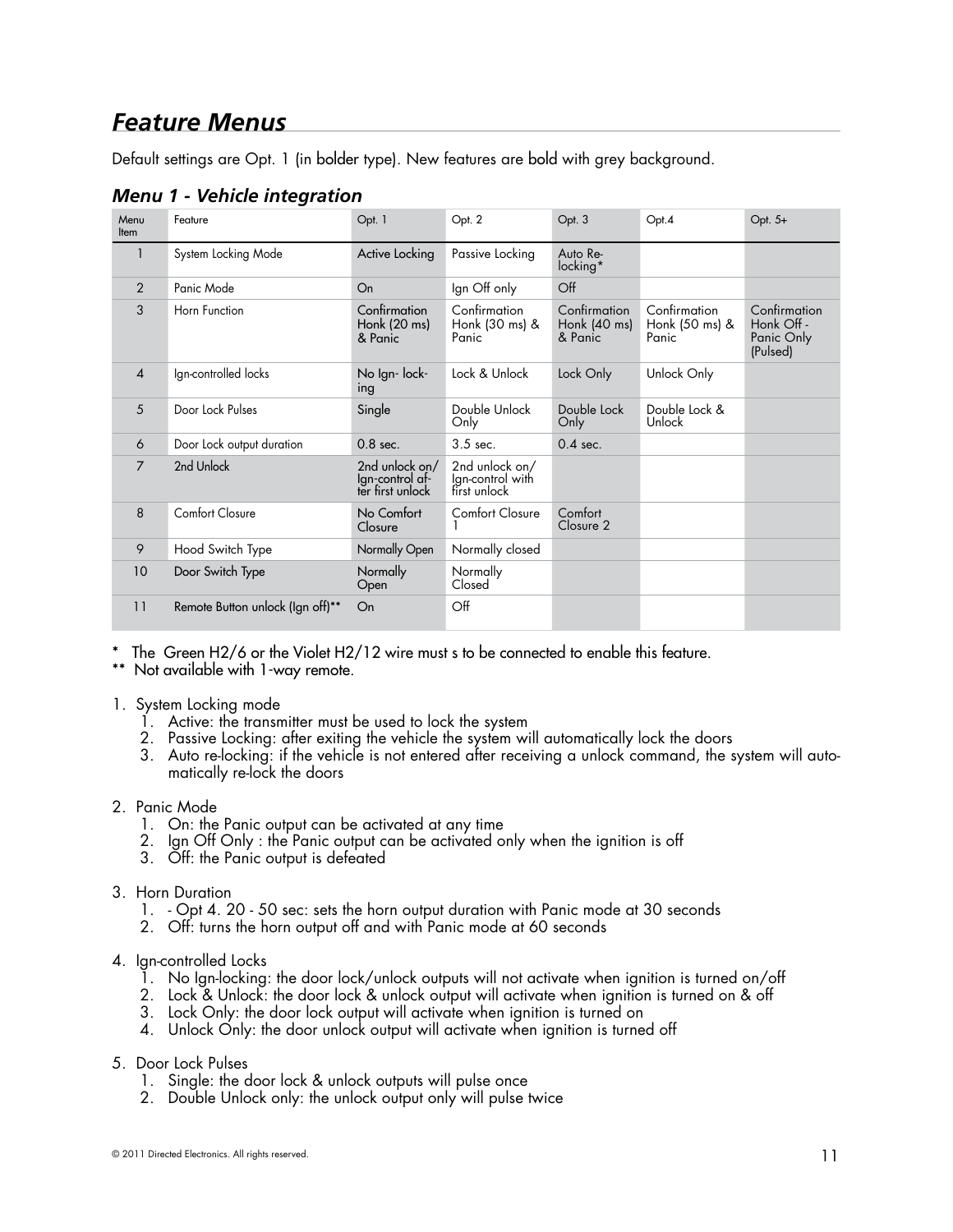- 3. Double Lock Only: the lock output only will pulse twice
- 4. Double Lock & Unlock: the lock & unlock outputs will pulse twice
- 6. Door Lock Output Duration
	- 1. 0.8sec.: the door lock output pulses will be 800mS in duration
	- 2. 3.5sec.: the door lock pulses will be 3.5 seconds in duration
	- 3. 0.4 sec.: the door lock pulses will be 400mS in duration
- 7. Ignition Controlled 2nd Unlock
	- 1. After first unlock: for Ign-controlled unlocking, the 2nd unlock will activate 800mS after the first (driver door) unlock
	- 2. With first unlock: for Ign-controlled unlocking, the 2nd unlock will activate at the same time as the first (driver door) unlock
- 8. Comfort Closure
	- 1. No comfort Closure: Comfort Closure is defeated when locking
	- 2. Comfort Closure 1: the door lock pulse (or 2nd pulse for double pulses) will remain on for 20 seconds.
	- 3. Comfort Closure 2: 800mS following the end of the door lock pulse (or 2nd pulse for double pulses); the door lock output will turn on again for 20 seconds.
- 9. Hood Switch Type
	- 1. Normally Open: for vehicles with a hood switch that rests at ground when the hood is OPEN
	- 2. Normally Closed: for vehicles with a hood switch that rests at ground when the hood is CLOSED
- 10. Door Switch Type
	- 1. Normally Open: for vehicles with door switches that rest at ground when the door is OPEN
	- 2. Normally Closed: for vehicles with door switches that rest at ground when the door is CLOSED
- 11. Remote Button Unlock (Ign off)
	- 1. On: a message telling the remote control to unlock the keypad is sent each time the vehicle ignition is turned off
	- 2. Off: no message is sent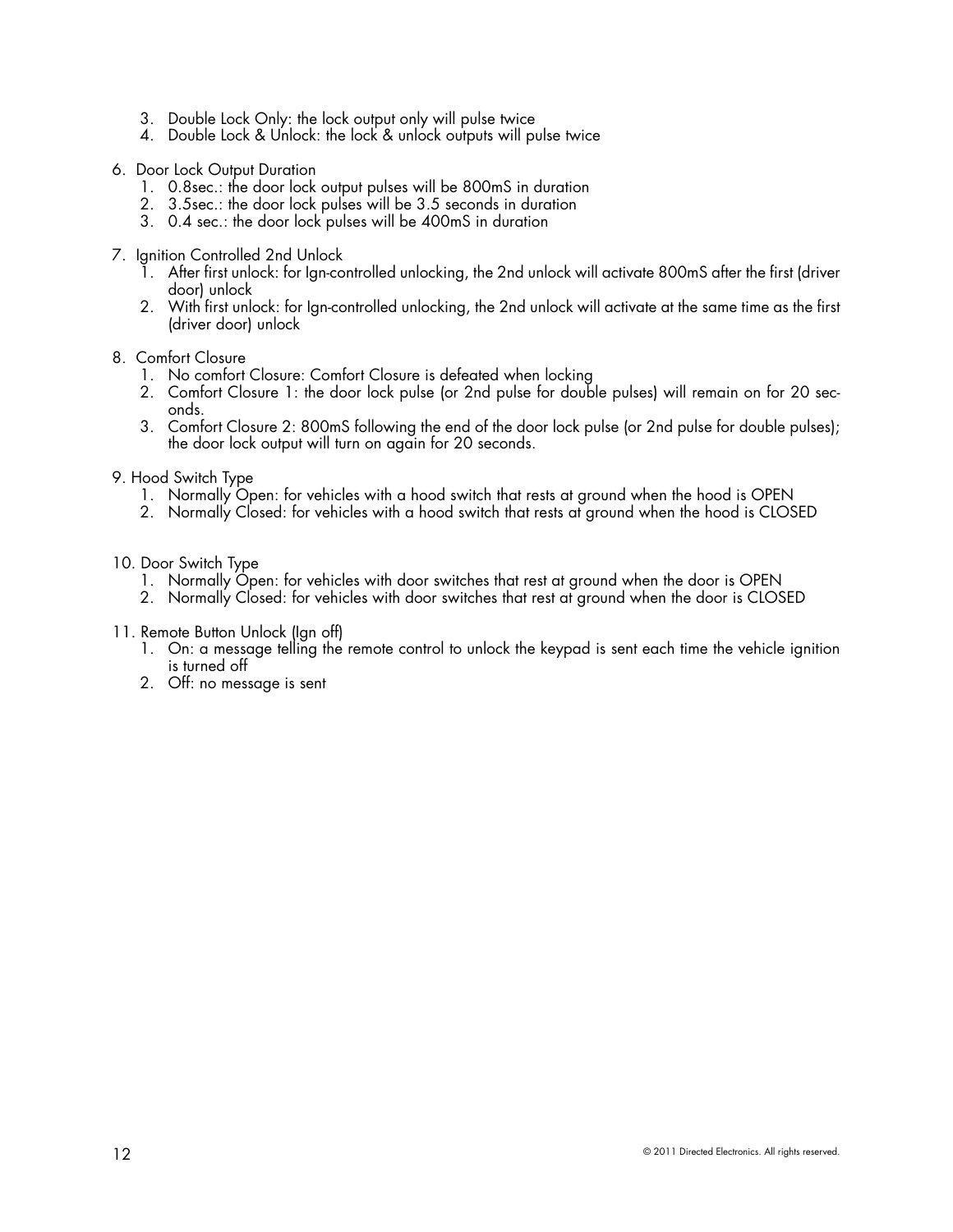| Menu<br><b>Item</b>      | Feature                          | Opt. 1      | Opt. 2         | Opt. 3                      | Opt.4                   | Opt. 5+                                                                 |
|--------------------------|----------------------------------|-------------|----------------|-----------------------------|-------------------------|-------------------------------------------------------------------------|
| $\mathbf{1}$             | One-time Bypass                  | No Bypass   | Bypass         |                             |                         |                                                                         |
| $\overline{2}$           | Override Pulse Count             | 1           | $\overline{2}$ | $\overline{3}$              | $\boldsymbol{\Lambda}$  | 5                                                                       |
| 3                        | Door Open Error chirp*           | On          | $\Omega$       |                             |                         |                                                                         |
| $\overline{\mathcal{A}}$ | Ign-controlled Dome light        | On          | $\Omega$       |                             |                         |                                                                         |
| 5                        | OEM Alarm Disarm w/Aux/<br>trunk | On          | $\Omega$       |                             |                         |                                                                         |
| 6                        | <b>OEM Alarm Disarm Output</b>   | With Unlock | Before Unlock  | <b>Remote Start</b><br>Only |                         |                                                                         |
| $\overline{7}$           | OEM Alarm Disarm Pulses          | 1           | $\overline{2}$ |                             |                         |                                                                         |
| 8                        | Aux 1 Output type                | Validity    | Latch          | Latch/reset/<br>ign         | Timed                   | Off (5)/2nd<br>Unlock (6)                                               |
| 9                        | Aux 1 Linking                    | No Linking  | Link to Lock   | Link to Unlock              | Link to Lock/<br>Unlock | Link to Remote<br>Start only                                            |
| 10                       | Aux 2 Output type                | Validity    | Latch          | Latch reset/ign             | Timed                   | Off (5)/2nd<br>unlock (6)                                               |
| 11                       | Aux 2 Linking                    | No Linking  | Link to Lock   | Link to Unlock              | Link to Lock/<br>Unlock | Link to Remote<br>Start only                                            |
| 12                       | Aux 3 Output type                | Validity    | Latch          | Latch reset/ign             | Timed                   | Off $(5)/2$ nd<br>unlock (6)                                            |
| 13                       | Aux 3 Linking                    | No Linking  | Link to Lock   | Link to Unlock              | Link to Lock/<br>Unlock | <b>Smart Key</b><br>Control (Link to<br><b>Remote Start</b><br>$Off)$ * |
| 14                       | Aux 4 Output Type                | Validity    | Latch          | Latch reset/ign             | Timed                   | Off (5)/2nd<br>Unlock (6)                                               |
| 15                       | Aux 4 Linking                    | No linking  | Link to Lock   | Link to Unlock              | Link to Lock/<br>Unlock | Link to Remote<br>Start Only                                            |
| 16                       | Aux/Trunk Output type            | Validity    | $\Omega$       | 2nd unlock                  |                         |                                                                         |

### *Menu 2 - Convenience*

\* The Green H2/6 or the Violet H2/12 wire must be connected to enable this feature.

- 1. One-time Bypass
	- 1. Off: One-Time Bypass is not available
	- 2. On: the One-Time Bypass feature will defeat Passive Locking once and, if Locked by remote control, will defeat Comfort Closure and Aux outputs linked to Locking
- 2. Override Pulse Count
- 1-5: sets the number of presses (1-5) on the Control Button required to override the alarm system
- 3. Door Open Error chirp
	- 1. On: if the door trigger is active when locking, the horn will emit a honk and a message will be sent to the 2way remote control as an alert
	- 2. Off: an active door trigger when locking will not create an alert output
- 4. Ign-controlled Dome light
	- 1. On: the dome light output will activate when the ignition is turned off
	- 2. Off: the dome light output will not activate when the ignition is turned off
- 5. OEM Alarm Disarm w/Aux/Trunk (H2/4 wire)
	- 1. On: the OEM Alarm Disarm wire will pulse as programmed when the Aux/Trunk output is activated
	- 2. Off: the OEM Alarm Disarm wire will not pulse when the Aux/Trunk output is activated
- 6. OEM Alarm Disarm Output (H2/4 wire)
	- 1. With Unlock: the OEM Alarm Disarm wire will pulse as programmed at the same time as the unlock (Blue) wire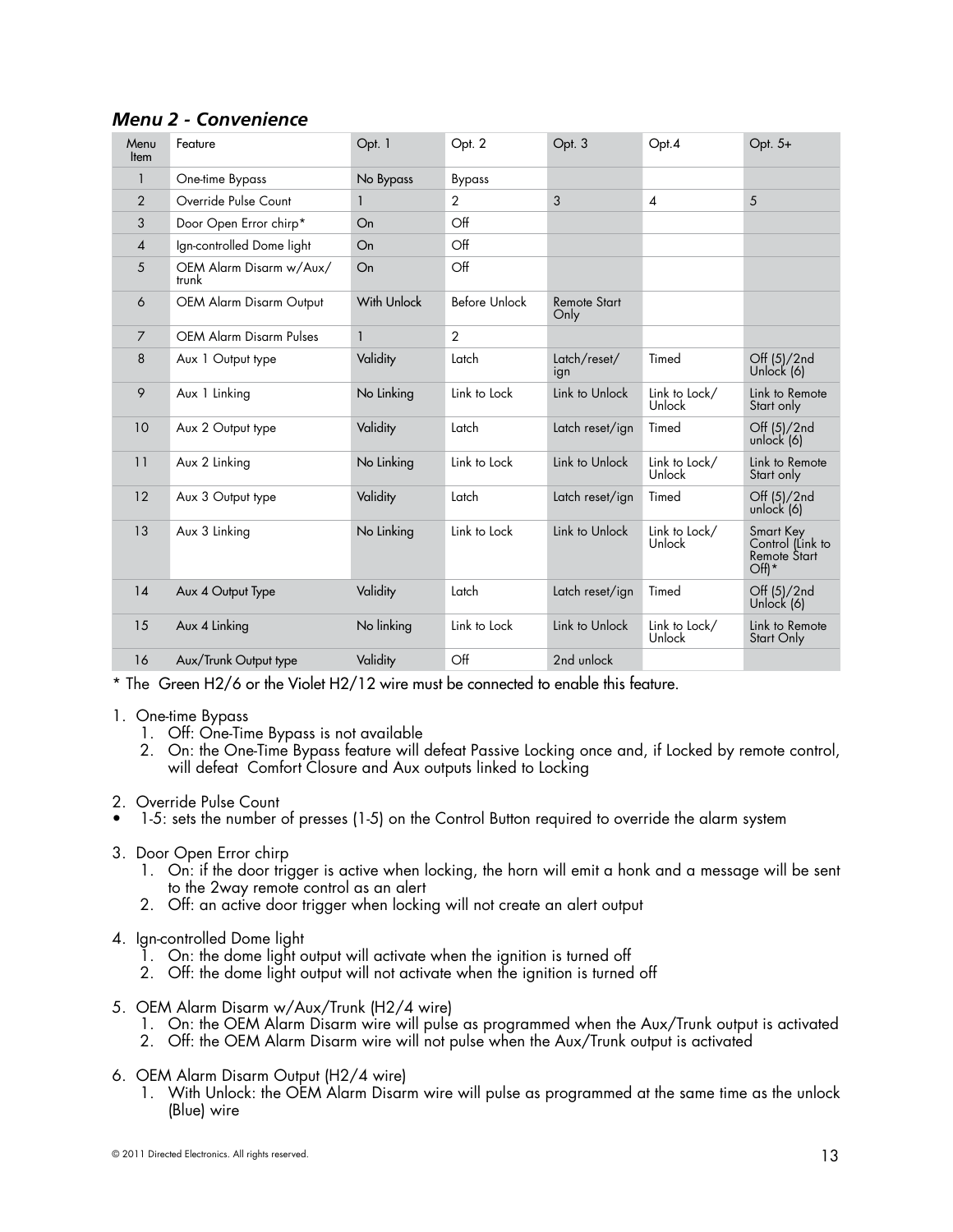- 2. Before Unlock: the OEM Alarm Disarm wire will pulse as programmed before the unlock wire
- 3. Remote start only: the OEM Alarm Disarm wire will pulse as programmed during remote start only
- 7. OEM Alarm Disarm Pulses (H2/4 wire)
	- 1. 1: the OEM Alarm Disarm wire will pulse once per operation
	- 2. 2: the OEM Alarm Disarm wire will pulse twice per operation
- 8. Aux 1 Output Type (H2/13 wire)
	- 1. Validity: when the Aux command is received the wire will turn on and remain on until the command ceases
	- 2. Latch: when the Aux command is received the wire will turn on and remain on until the command is received again
	- 3. Latch/reset/Ignition: when the Aux command is received the wire will turn on and remain on until the command is received again or the ignition is turned on/off
	- 4. Timed: when the Aux command is received the wire will turn on for the programmed time duration (default 30sec)
	- 5. Off: the output will not activate for a remote control command, use this option when the Aux command controls an external device such as a garage door module
	- 6. 2nd unlock: the wire will operate as 2nd unlock and will not activate for remote control commands
- 9. Aux 1 Linking
	- 1. No Linking: the Aux output will not activate for a remote control command
	- 2. Link to Lock: the Aux output will activate for the Lock command
	- 3. Link to Unlock: the Aux output will activate for the Unlock command
	- 4. Link to Lock/Unlock: the Aux output will activate for the Lock & Unlock commands
	- 5. Link to Remote Start: the Aux output will activate for any Remote Start activation

### 10. Aux 2 Output Type

- Refer to Aux 1 Output Type descriptions
- 11. Aux 2 Linking
	- Refer to Aux 1 Linking descriptions
- 12. Aux 3 Output Type
	- Refer to Aux 1 Output Type descriptions

### 13. Aux 3 Linking

- Options 1-4: Refer to Aux 1 Linking descriptions
- Option 5: SmartKey Control (Link to Remote Start Off): The Aux output will pulse once following Remote Start shut down for vehicles with push button engine stop operations. During runtime, if any door is opened remote start will shut down immediately and pulse the output.
- 14. Aux 4 Output Type
	- Refer to Aux 1 Output Type descriptions
- 15. Aux 4 Linking
	- Refer to Aux 1 Linking descriptions
- 16. Aux/Trunk Output Type
	- Refer to Aux 1 Output Type descriptions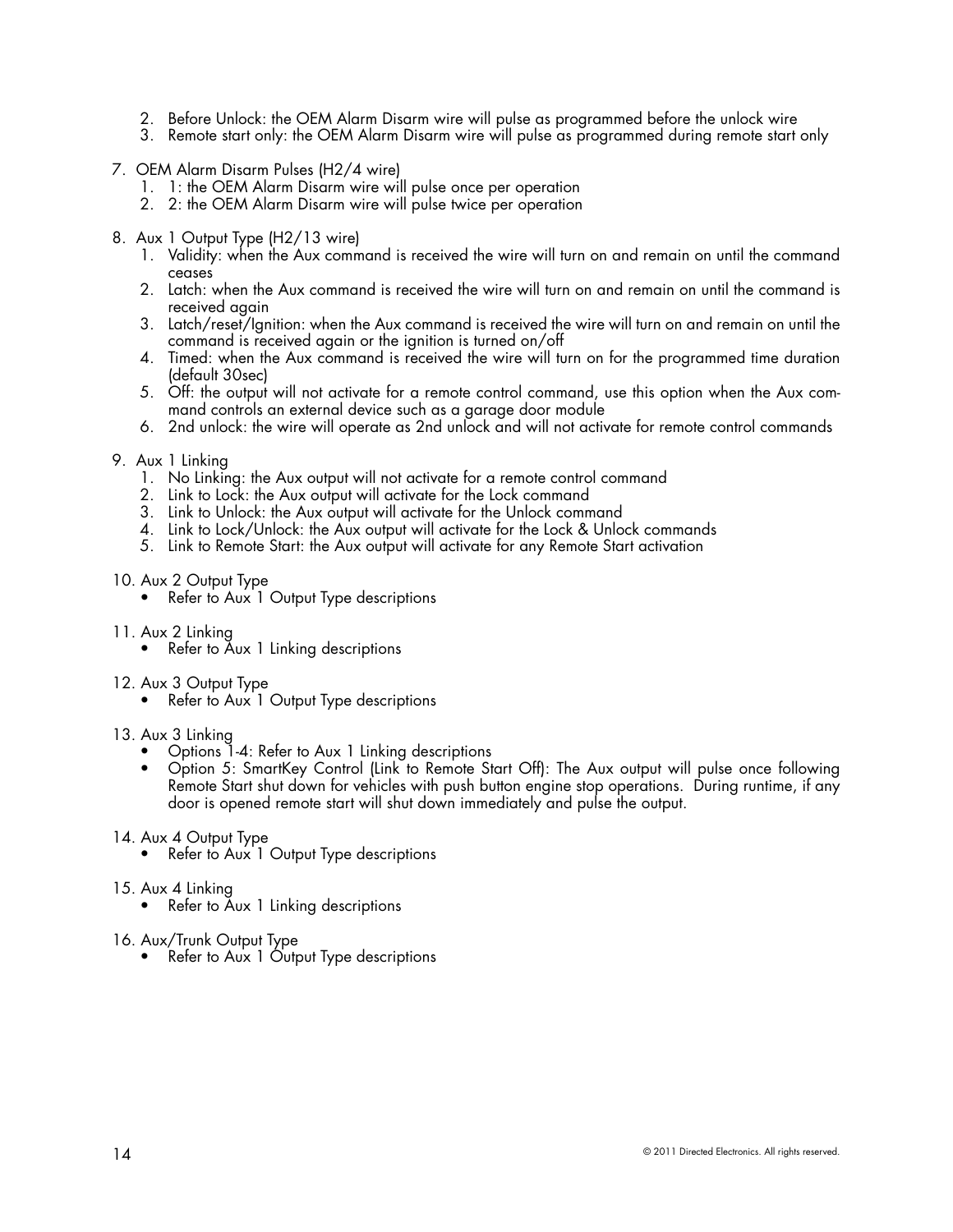| Menu<br>Item   | Feature                                | Opt. 1                        | Opt. 2                 | Opt. 3                 | Opt.4             | Opt. 5+                                                                   |
|----------------|----------------------------------------|-------------------------------|------------------------|------------------------|-------------------|---------------------------------------------------------------------------|
| $\mathbf{1}$   | <b>Transmission Mode</b>               | Manual*                       | Automatic              |                        |                   |                                                                           |
| 2              | <b>Engine Checking Mode</b>            | Virtual Tach                  | Voltage                | $\overline{Off}$       | <b>Tachometer</b> |                                                                           |
| 3              | <b>Cranking Time</b>                   | 0.6 sec.                      | $0.8$ sec.             | $1.0$ sec.             | $1.2$ sec.        | 1.4(5)/1.6<br>$\binom{6}{2}$ (6) $\binom{1.8}{7}$<br>2.0 (8) / 4.0<br>(9) |
| $\overline{4}$ | <b>Remote Start Runtime</b>            | 12 min.                       | 24 min.                | 60 min.                |                   |                                                                           |
| 5              | <b>Activation Pulse Count</b>          | 1                             | $\overline{2}$         |                        |                   |                                                                           |
| 6              | Turbo Mode                             | No Turbo Mode                 | On-1 min.              | On-3 min.              | On-5 min.         | On- 10 min.                                                               |
| 7              | <b>Timer Mode Runtime</b>              | $12$ min.                     | $3$ min.               | 6 min.                 | 9 min.            |                                                                           |
| 8              | Flex Relay Function                    | Ignition 2                    | Accessory 2            | Starter <sub>2</sub>   |                   |                                                                           |
| 9              | Diesel Start Delay                     | <b>Wait-to Start</b><br>input | Timed 15 sec.          | Timed 30 sec.          | Timed 45 sec.     |                                                                           |
| 10             | Accessory during Diesel Start<br>Delay | On                            | $\Omega$               |                        |                   |                                                                           |
| 11             | Status 2 Output                        | <b>Status</b>                 | Latch Rear<br>Defogger | Pulse Rear<br>Defogger |                   |                                                                           |
| 12             | Parking Light Output                   | Constant                      | Pulsed                 | $\overline{Off}$       |                   |                                                                           |
| 13             | Anti-grind Output                      | On                            | $\bigcirc$ ff          |                        |                   |                                                                           |
| 14             | Tach Mode Starter Release              | Normal                        | Increase               | Decrease               |                   |                                                                           |
| 15             | Vehicle Temp Auto Report**             | $\overline{Off}$              | On                     |                        |                   |                                                                           |
| 16             | <b>Remote Start Safelock</b>           | $\mathsf{Off}$                | On                     |                        |                   |                                                                           |

### *Menu 3 - Remote start*

\*The Green H2/6 or the Violet H2/12 wire must be connected to enable this feature.

\*\* Not available with 1-way remote.

- 1. Transmission Mode
	- 1. Manual: requires 'Tachometer' for the Engine Checking Mode, and requires the user to successfully perform a procedure when parking the vehicle before remote starter will engage
	- 2. Automatic: uses any of the Engine Checking Modes and does not require any special procedures when parking

#### 2. Engine Checking Mode

- 1. VirtualTach: battery voltage drop/rise during cranking determines when the starter output is released. During runtime, constant voltage level is monitored to determine if the engine is running
- 2. Voltage: starter output during cranking is a programmed duration (Set in Cranking Time). During runtime, constant voltage level is monitored to determine if the engine is running
- 3. Off: starter output during cranking is a programmed duration (Set in Cranking Time). The remote start will keep the ignition/accessories active for the programmed runtime whether the engine is running or not
- 4. Tachometer: tachometer input signal during cranking and runtime to determine when the starter output is released and if the engine is running.

#### 3. Cranking Time

 $0.6/0.8/1.0/1.2/1.4/1.6/1.8/2.0/4.0$  seconds: determines the starter output duration during cranking for the 'Voltage' and the 'Off' Engine Checking Mode options

#### 4. Remote Start Runtime

12/24/60 minutes: sets engine runtime during normal remote start operations

- 5. Activation Pulse Count
	- 1/2 pulses: sets the number of remote control commands received or Activation Input required to activate and de-activate remote start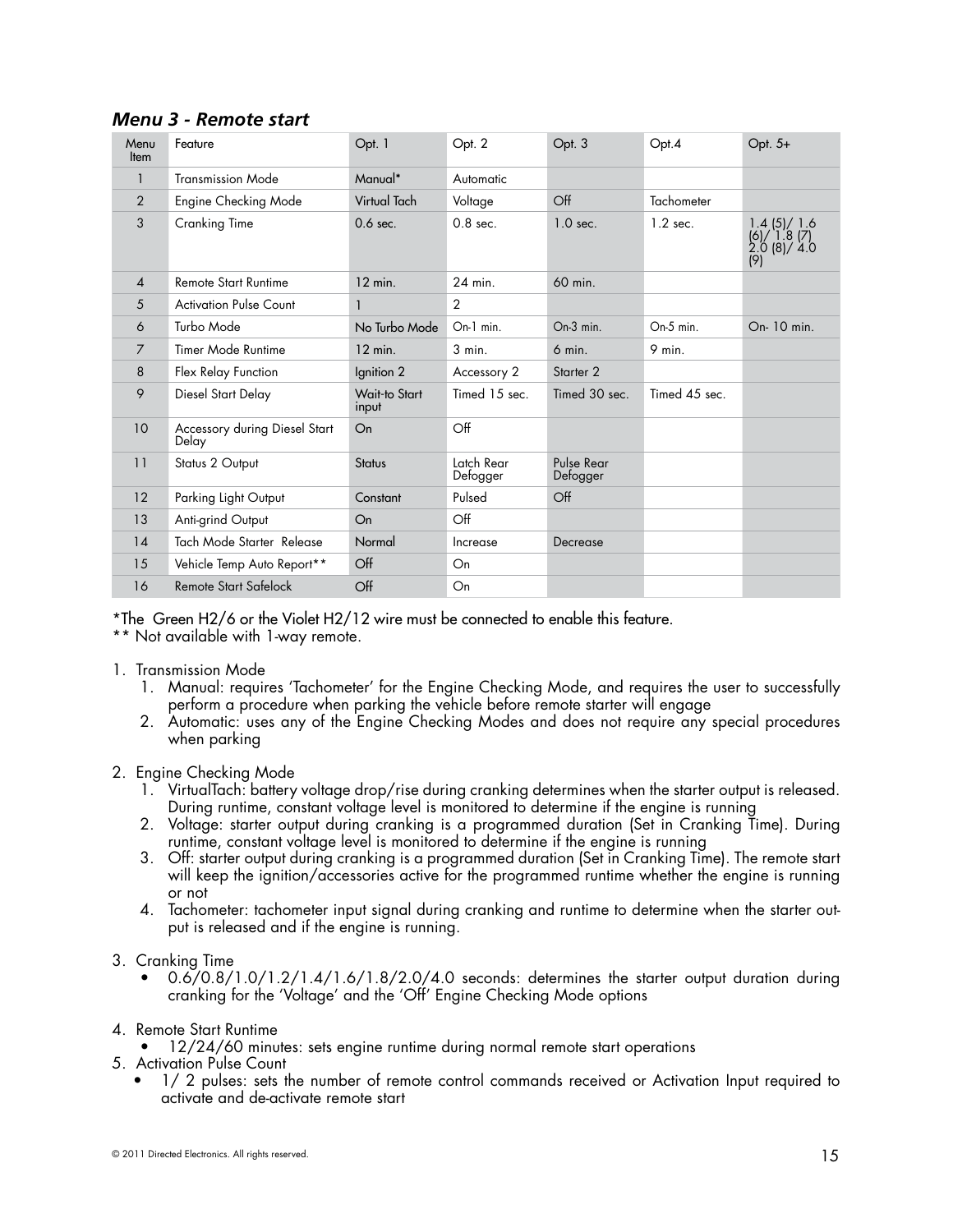#### 6. Turbo Mode

- 1. No turbo Mode: Turbo mode is not available
- 2. On 1/3/5/10 minutes: Turbo Mode is available and, when activated, the engine will run for the duration set per the selected option
- 7. Timer Mode Runtime
	- 12/3/6/9 minutes: sets the runtime when the engine is started by the Timer Mode and SmartStart features
- 8. Flex Relay Function
	- 1. Ignition 2: the relay will emulate the Ignition 1 output during remote start
	- 2. Accessory 2: the relay will emulate the Accessory 1 output during remote start
	- 3. Starter 2: the relay will emulate the Starter output during remote start

#### 9. Diesel Start Delay

- 1. Wait-to-start input: (-) input on the Grey/black (H2/20) WTS wire will delay the starter output until the ground ceases.
- 2. Timed 15/30/45 seconds: delays the starter output per the selected option, the WTS wire does not function.
- 10. Accessory during Diesel Start Delay
	- 1. On: the Accessory outputs (H3/3 high current and H2/22 low current) will be ON during diesel start delay
	- 2. Off: the Accessory outputs (H3/3 high current and H2/22 low current) will be OFF during diesel start delay
- 11. Status 2 Output (Dark Blue H2/9 wire)
	- 1. Status: the output will activate before the ignition outputs turn on, and de-activate after they turn off during remote start
	- 2. Latch rear defogger: the output activates 10 seconds after start if the interior temperature is below 55F. It turns off after 10 minutes or upon remote start off
	- 3. Pulse rear defogger: the output activates (for 800mS) 10 seconds after start if the interior temperature is below 55F.
- 12. Parking Light Output
	- 1. Constant: the lights will turn on solid during remote start
	- 2. Pulsed: the lights will pulse on/off during remote start
	- 3. Off: the lights will be off during remote start
- 13. Anti-grind Output
	- 1. On: the high current starter relay will be activated during remote start as anti-grind protection.
	- 2. Off: the high current starter relay will not be activated during remote start, no anti-grind protection is available.
- 14. Tach Mode Starter Release
	- 1. Normal: the starter output will release normally during cranking (50% of the learned tachometer value)
	- 2. Increase: the starter output will release later during cranking (at 35% of the learned tachometer value)
	- 3. Decrease: the starter output will release sooner during cranking (at 35% of the learned tachometer value)
- 15. Vehicle Temp Auto Report
	- 1. Off: the report during remote start is defeated
	- 2. On: the report is sent every 2 minutes during remote start if the temperature has changed (+/-) 1 degree since the last report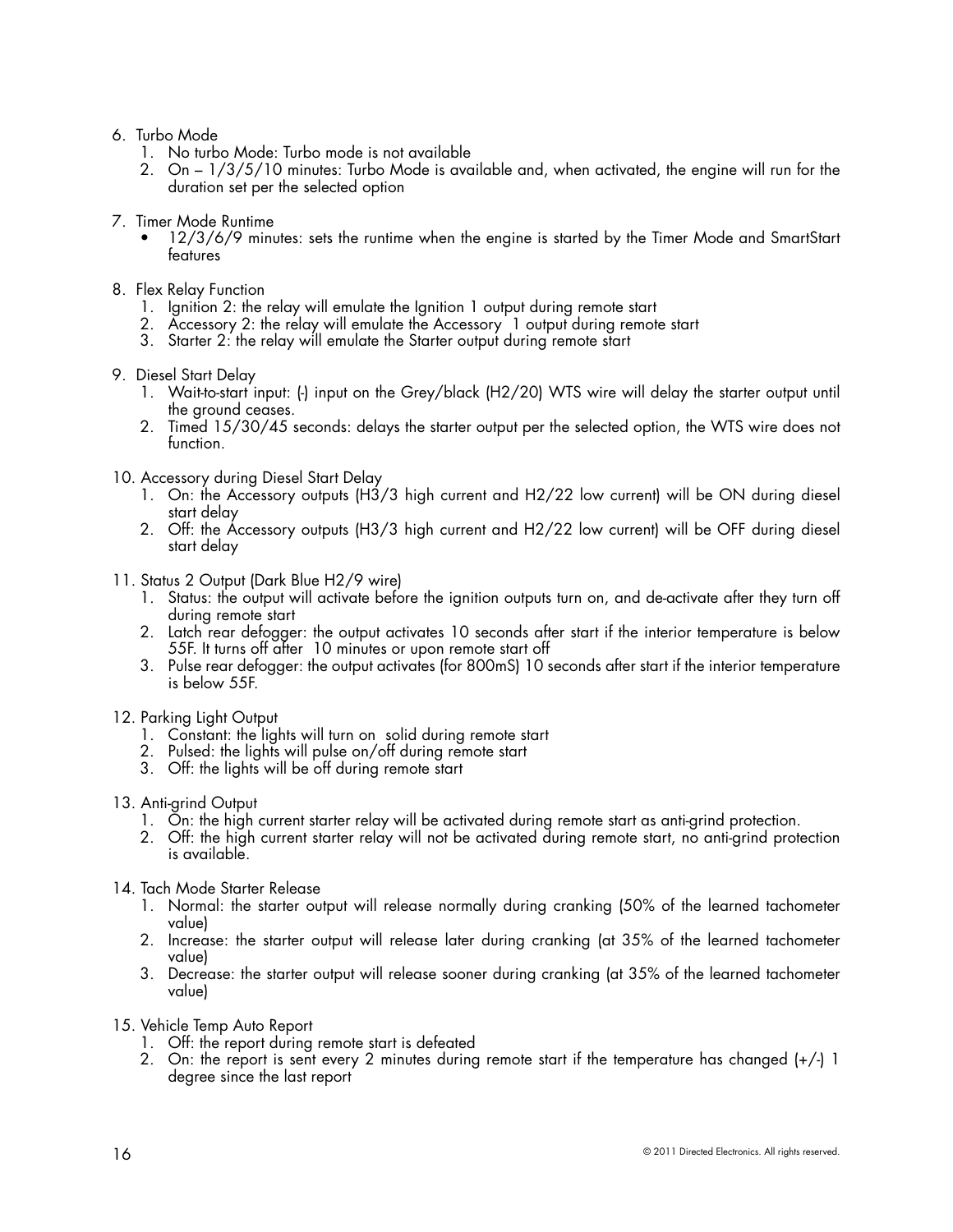16. Remote start Safelock

- 1. Off: the Door lock and Factory Alarm Re-arm outputs will maintain the current status (locked/unlocked) during remote start and after shut down
- 2. On: the Door lock and Factory Alarm Re-arm outputs will arm/lock the vehicle during remote start and after shutdown

## *Bitwriter - Only Options*



If programming with the Bitwriter®, the learn routine can be locked or unlocked. If the learn routine has previously been locked, it must be unlocked with Bitwriter® - this cannot be done manually with the Control button.

The Bitwriter®  $\Box$  gives you access to a wider range of system options. These features and the adjustments that may be programmed are described in the table below.

| Menu<br><b>Item</b> | Feature                              | Default              | Opt. 2                                                           | Opt. 3                | Opt.4                                         | Opt. 5+                                                    |  |
|---------------------|--------------------------------------|----------------------|------------------------------------------------------------------|-----------------------|-----------------------------------------------|------------------------------------------------------------|--|
| $\mathbf{1}$        | Aux/Trunk Icon Type*                 | <b>Trunk</b>         | Window                                                           | Sunroof               | Audio                                         | Lights/Left dr/Right dr/Rear Hatch                         |  |
| $\overline{2}$      | Aux 1 Timed Output                   | 30 sec.              | Options: 1 to 90 sec.                                            |                       |                                               |                                                            |  |
| 3                   | Aux 1 Icon Type*                     | Pulsed               | Trunk                                                            | Window                | Sunroof                                       | Audio/Lights/Left dr/Right dr/Rear Hatch/<br>Timed/Latched |  |
| $\overline{4}$      | Aux 2 Timed Output                   | 30 sec.              | Options: 1 to 90 sec.                                            |                       |                                               |                                                            |  |
| 5                   | Aux 2 Icon Type*                     | Pulsed               | Trunk                                                            | Window                | Sunroof                                       | Audio/Lights/Left dr/Right dr/Rear Hatch/<br>Timed/Latched |  |
| 6                   | Aux 3 Timed Output                   | 30 sec.              | Options: 1 to 90 sec.                                            |                       |                                               |                                                            |  |
| 7                   | Aux 3 Icon Type*                     | Pulsed               | Trunk                                                            | Window                | Sunroof                                       | Audio/Lights/Left dr/Right dr/Rear Hatch/<br>Timed/Latched |  |
| 8                   | Aux 4 Timed Output                   | 30 sec.              | Options: 1 to 90 sec.                                            |                       |                                               |                                                            |  |
| 9                   | Diesel Start Delay<br>type (seconds) | 15 sec.              | Options: 1 to 90 sec.                                            |                       |                                               |                                                            |  |
| 10                  | Timer Mode Runtime<br>(minutes)      | 12 min.              | Options: 1 to 16 min.                                            |                       |                                               |                                                            |  |
| 11                  | <b>Timer Mode Starts</b>             | 6 starts             | Options: 1/2/3/4 to 24 (Starts) in increments of 2               |                       |                                               |                                                            |  |
| 12                  | Timer mode intervals<br>(hours)      | 3 hr.                |                                                                  |                       | Options: $1/2/3/4$ to 24 in 2 hour increments |                                                            |  |
| 13                  | Smart start low temp                 | $0^{\circ}$ (F)      |                                                                  |                       | Options: OFF, -20° to 70° in 10° increments   |                                                            |  |
| 14                  | Smart start high temp                | $100^\circ$ (F)      |                                                                  |                       | Options: OFF, 40° to 130° in 10° increments   |                                                            |  |
| 15                  | Smart start low bat-<br>tery (volts) | 10.5V                |                                                                  |                       |                                               | Options: OFF, 9V to 12.5V in 0.5V increments               |  |
| 16                  | Starter Release Fine<br>Tune         | 6<br>(normal)        |                                                                  |                       | Options: 0 to 20 in increments of 1           |                                                            |  |
| 17                  | Feature Programming                  | Unlocked             | Locked                                                           |                       |                                               |                                                            |  |
| 18                  | Transmitter Program-<br>ming         | Unlocked             | Locked                                                           |                       |                                               |                                                            |  |
| 19                  | <b>Remote Start Runtime</b>          | 12 min.              |                                                                  | Options: 1 to 60 min. |                                               |                                                            |  |
| 20                  | Virtual Tach Fine Tune               | Not Ini-<br>tialized | Options: Not initialized, 0 to 1000 in 50 millisecond increments |                       |                                               |                                                            |  |

\* Available only on remotes with display screens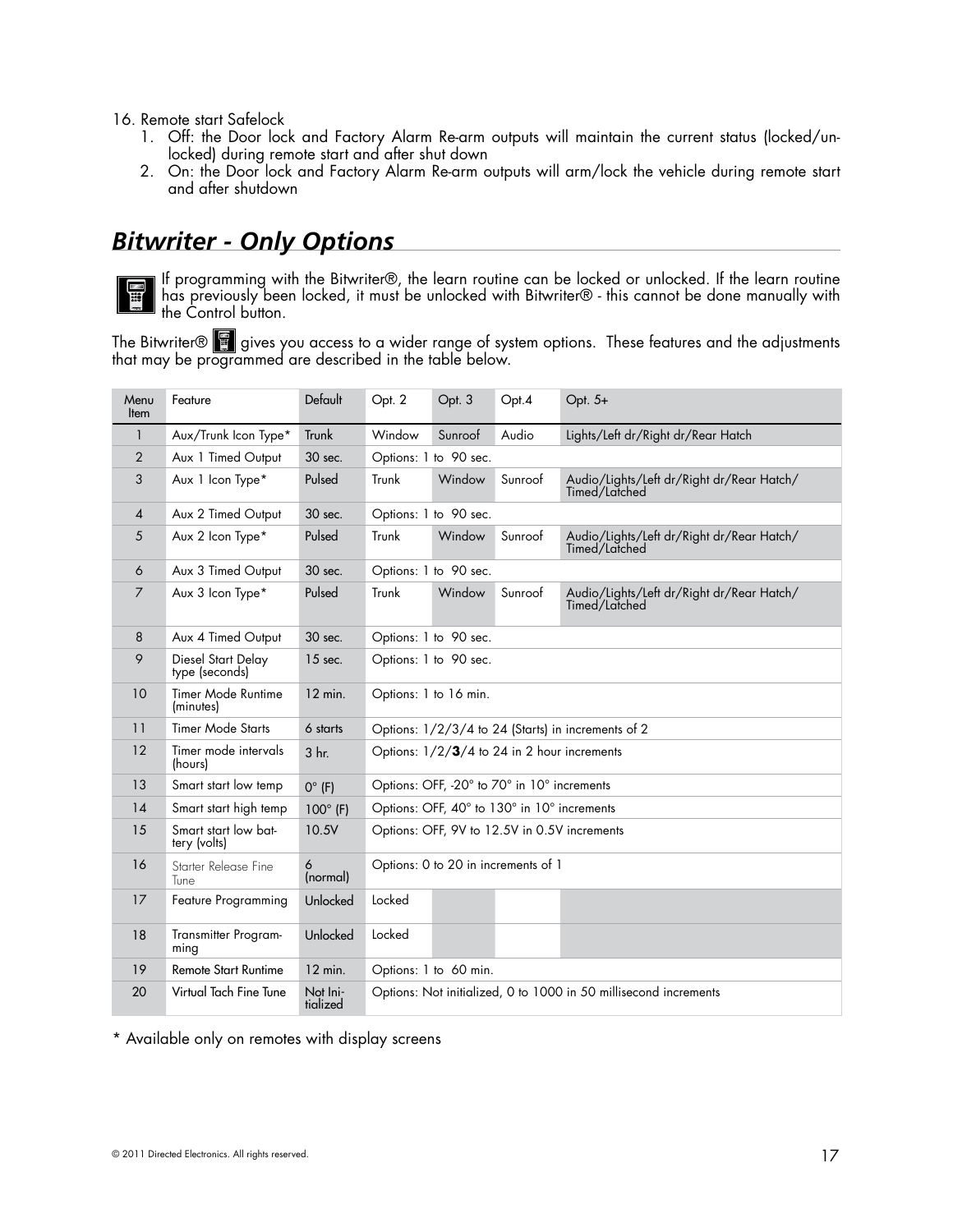- 1. Aux/Trunk Icon Type: sets the name to be displayed in the Text Field when the Aux/Trunk output is activated/de-activated
- 2. Aux 1 Timed Output: sets the output duration in 1 second intervals up to 90 seconds for Aux 1
- 3. Aux 1 Icon Type: sets the name to be displayed in the Text Field when the Aux 1 output is activated/ de-activated
- 4. Aux 2 Timed Output: sets the Aux 2 "Timed" output in 1 second intervals up to 90 seconds
- 5. Aux 2 Icon Type: sets the name to be displayed in the Text Field when the Aux 2 output is activated/ de-activated
- 6. Aux 3 Timed Output: sets the Aux 3 "Timed" output in 1 second intervals up to 90 seconds
- 7. Aux 3 Icon Type: sets the name to be displayed in the Text Field when the Aux 3 output is activated/ de-activated
- 8. Aux 4 Timed Output: sets the Aux 4 "Timed" output in 1 second intervals up to 90 seconds
- 9. Diesel Start Delay Timer: sets the delay before engine crank in 1 second intervals up to 90 seconds for diesel engine vehicles
- 10. Timer Mode Runtime: sets the duration of runtime when the engine is started by the Timer Mode and Smart Start features
- 11. Timer mode Starts: sets the number of times the engine will be started by the Timer Mode and Smart Start features
- 12. Timer mode Intervals: sets the number of hours between engine starts by the Timer Mode and Smart Start features
- 13. Smart Start Low Temperature: sets the low temperature threshold required for Smart Start to start the engine
- 14. Smart Start High Temperature: sets the high temperature threshold required for Smart Start to start the engine
- 15. Smart Start Low battery (Volts): sets the low battery level threshold required for Smart Start to start the engine
- 16. Starter Release Fine Tune: adds or subtracts crank time in Tachometer mode in order to overcome engine types that short crank or over-crank on the first start attempt
- 17. Feature Programming: locks and unlocks the user's ability to enter the feature menus and manually change the main unit programming using the Control Center
- 18. Transmitter Programming: locks and unlocks the user's ability to enter the remote control/Reset menu and manually change any functions using the Control Center
- 19. Remote Start Runtime: sets the duration of runtime when the engine is started by remote command
- 20. VirtualTach Fine tune: adds or subtracts crank time in VirtualTach mode in order to overcome engine types that short crank or over-crank on the first start attempt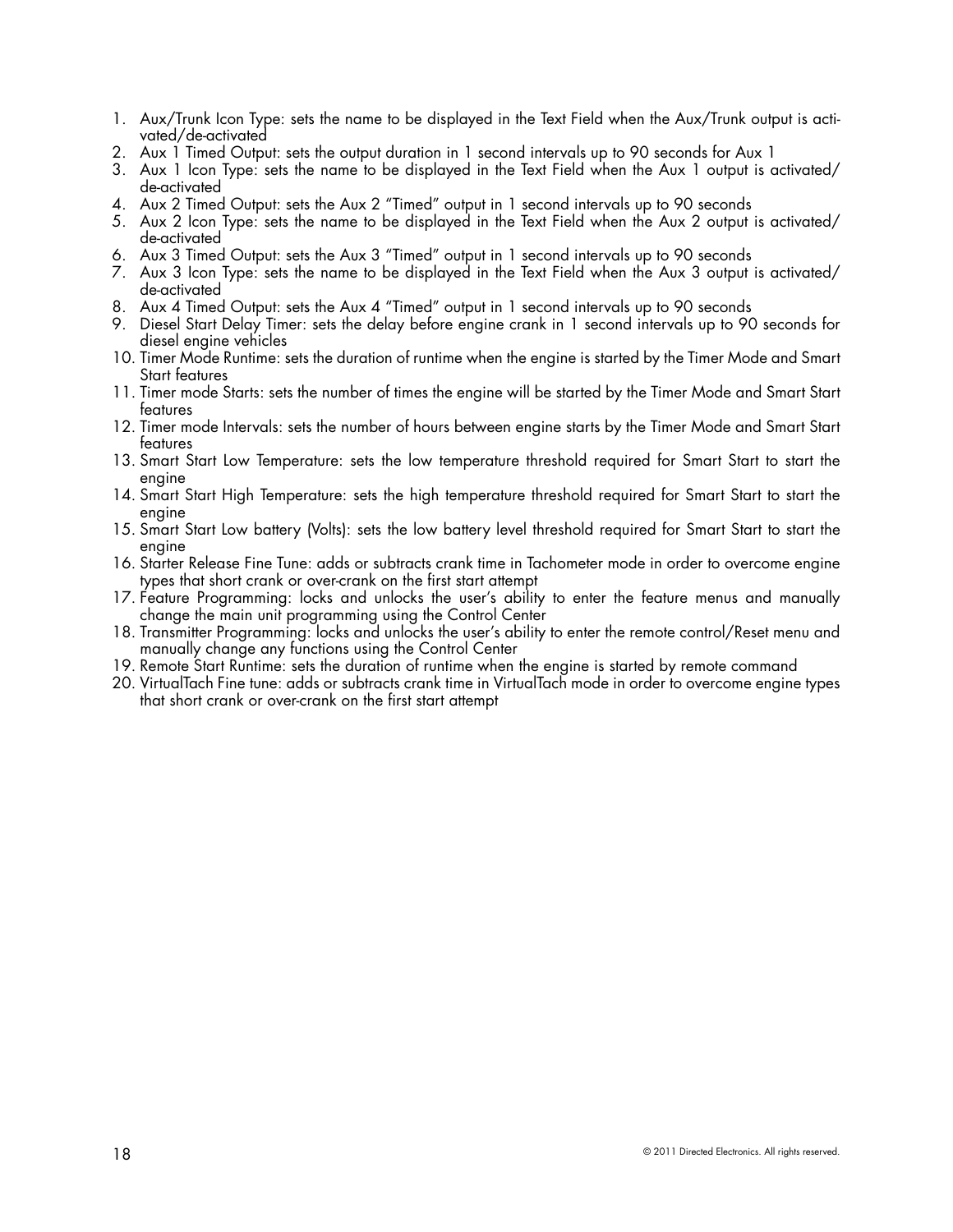### *Basic Remote Functions*

See Owner's guide for functionality details on both the LE and 1-way companion remote control.

## *Reset and Deletion*

If a feature/virtual tach needs to be reset or the remote controls need to be deleted, use the following procedure.

- 1. Turn the ignition to the ON position (The heavy gauge pink wire must be connected).
- 2. Within 10 seconds, press and release the Control button: 2 times if you want to delete remotes, 3 times to reset features or 4 times to reset virtual tach.. These function steps are described next.
	- Step 2:

Delete remotes: This feature erases all remotes from the memory of the keyless entry system. This is useful in cases when a customer's remote is lost or stolen.

Note: This does not reset the programmed features of the keyless entry system or reset the Virtual Tach setting.

Step 3:

Reset Features: This resets all features of the keyless entry system to the factory default settings. Note: This feature does not delete the remotes from the keyless entry system or reset the Virtual Tach setting

Step 4:

Virtual Tach Reset: Deletes all previously learned values for Virtual Tach, and on the next remote start sequence the unit begins virtual tach initialization.

Note: The "Zap" feature on the Bitwriter does not reset the Virtual tach setting.

- 3. Once you have selected the function step, press the Control button once more and hold it. The LED flashes and the horn honks to confirm the selected functional step. Do not release the Control button
- 4. While holding the control button, press the  $\Omega$  button on the remote control. The unit honks to confirm that the feature has been successfully reset.

Once the feature is reset, the Control button can be released.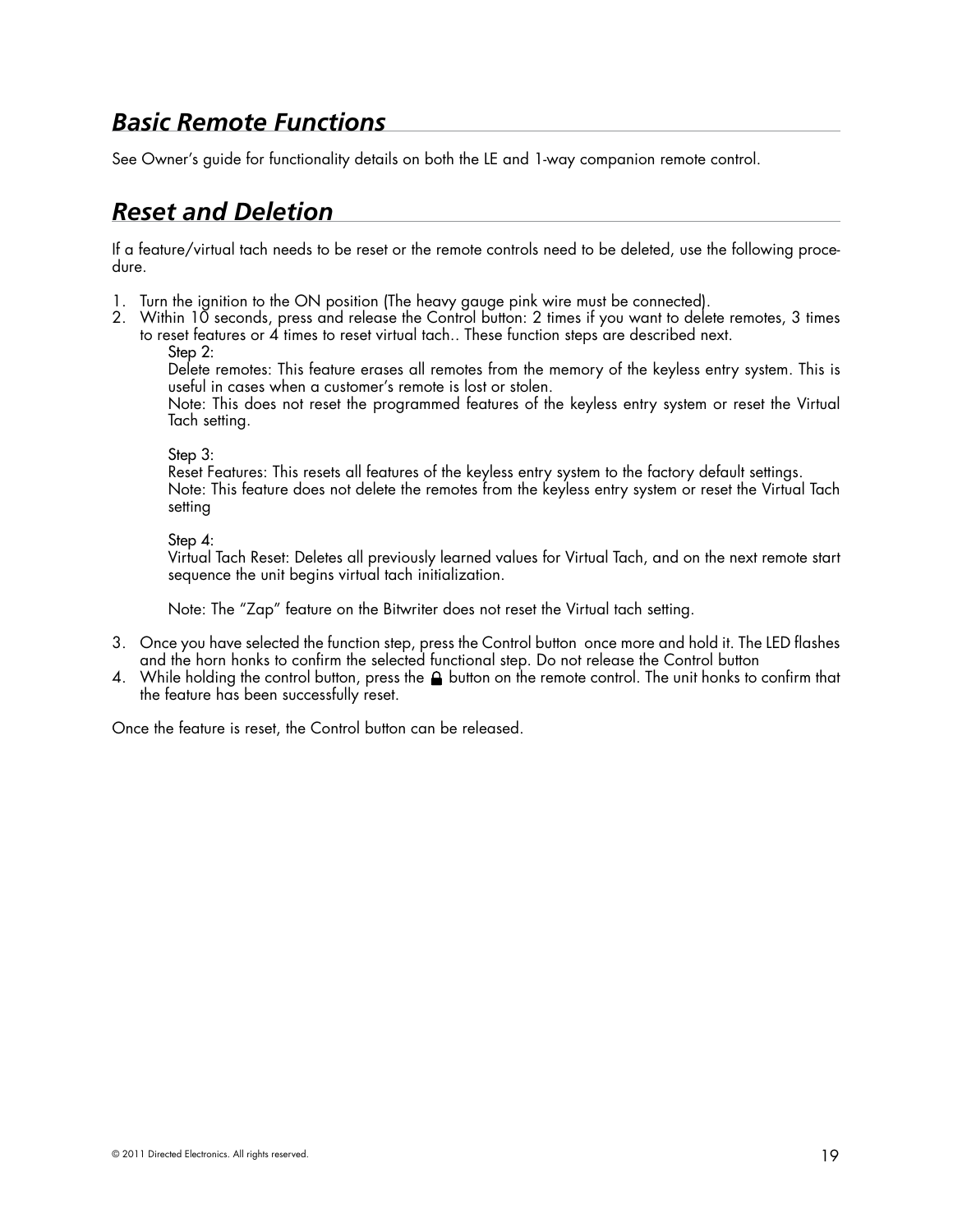# *Troubleshooting: Keyless Entry*

System does not Auto re-lock:

- 1. Is Auto re-locking programmed ON?
- 2. Are the door inputs connected? Either the H2/6 green or the H2/12 violet should be connected.

Door locks operate backwards.

• This unit has easily-reversed lock/unlock outputs. Recheck wire connections to see if you have reversed these.

## *Troubleshooting: Remote Start*

The remote will not activate the remote start

- 1. Check remote startup diagnostics.
- 2. Is the neutral safety switch plugged in and turned on?
- 3. If the vehicle has an automatic transmission, make sure the remote start is programmed for Automatic Transmission mode.
- 4. Is the remote programmed to the system?
- 5. Can the remote start be activated manually by applying a ground pulse to the H2/21 White/Blue wire?
- 6. Check the harnesses and their connections. Make sure that the harnesses are completely plugged into the remote start module. Make sure there are good connections to the vehicle wiring.
- 7. Check voltage and fuses on the main 6-pin harness and on the heavy gauge remote start harness.

The remote start will activate, but the starter never engages.

- 1. Check for voltage on the purple starter wire two seconds after the remote start becomes active. If there is voltage present, skip to Step 8. If there is not voltage present, advance to Step 2.
- 2. Check the 30A fuses.
- 3. If the gray/black wait-to-start wire is detecting ground upon activation, the starter will not crank.
- 4. Is the tach wire connected? If so disconnect it and remote start the vehicle to see if the purple wire sends out voltage. If you get voltage you will need to go to an alternate tach source, the tach wire you are currently on has a voltage spike upon ignition power up which can cause the remote start to not send out the crank voltage.
- 5. Is the vehicle a Chrysler or GM with a multiplexed starter wire? The vehicle will not crank if the resistance is incorrect on the multiplexed accessory/starter wire.
- 6. Is the vehicle a GM? If so the Brown 2nd accessory needs to be powered up on some of the vehicles for the vehicle to crank.
- 7. If this is a manual transmission vehicle, the clutch will need to be bypassed (see tech tip # 10000 at www.directechs.com)
- 8. Make sure the purple starter wire is connected on the starter side of the optional starter kill/anti-grind relay.
- 9. Does the vehicle have an immobilizer? Some immobilizer systems will not allow the vehicle to crank if active.
- 10. Check connections. The heavy gauge remote start input wires on the heavy gauge 10-pin connector should have a solid connection. "T-taps" or "scotch locks".

The vehicle starts, but immediately dies.

- 1. Does the vehicle have an immobilizer? The vehicle's immobilizer can cut the fuel and/or spark during unauthorized starting attempts.
- 2. Is the remote start programmed for virtual tach or voltage sense? If so, the crank time may not be set high enough. Voltage sense will not work on some vehicles.
- 3. Is the remote start in tach mode? If so has the tach been programmed to the system?
- 4. Check diagnostics. Sometimes a shutdown will become active during cranking or just after cranking.

The vehicle starts, but the starter keeps running.

1. Is the system programmed for engine checking off or virtual tach voltage sense? When programmed for either of these features, the engine cranks for the pre programmed crank time regardless of how